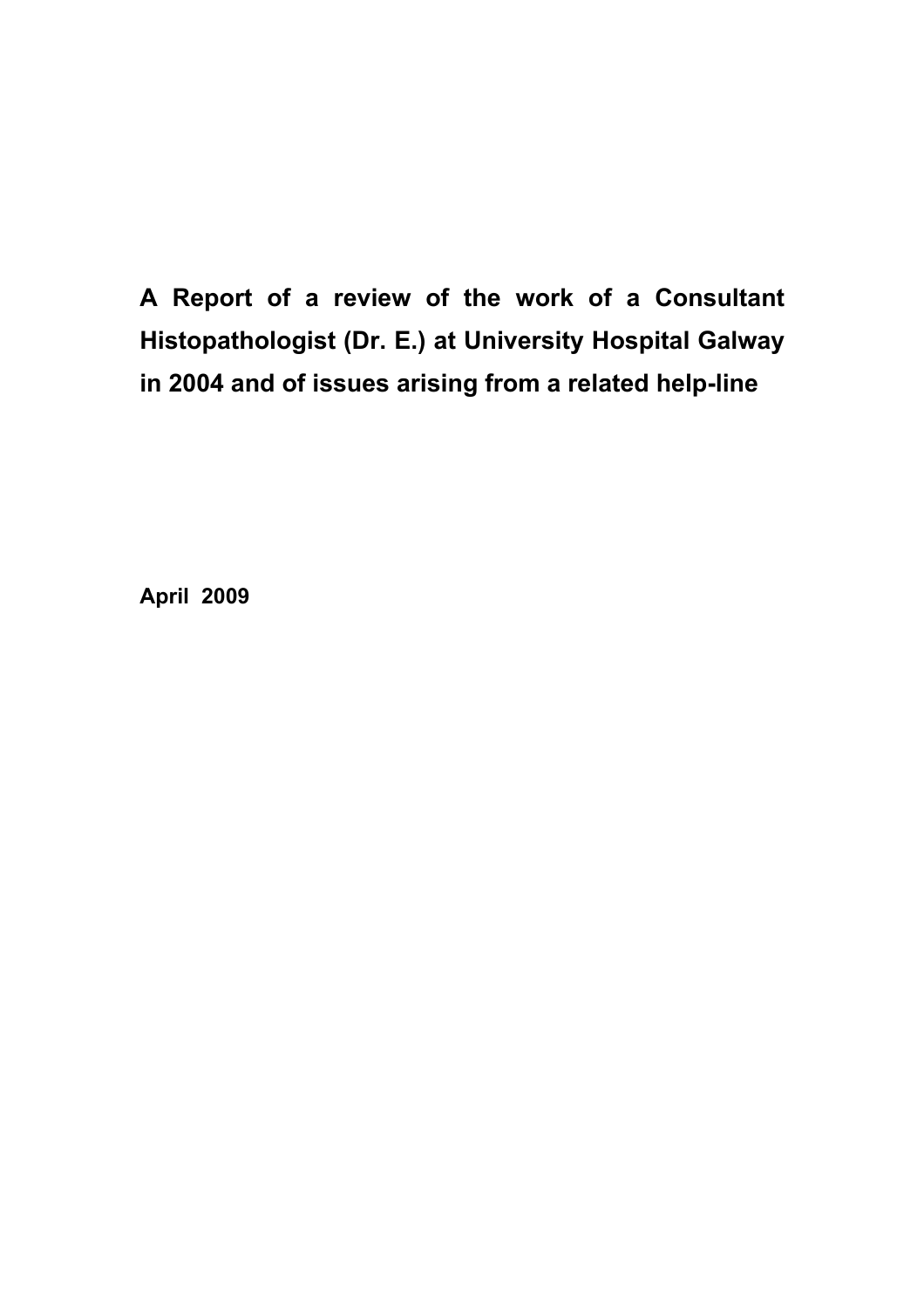# **Contents Page 2018**

| 1. Executive Summary                                                                                                                        | $\mathbf{1}$   |  |
|---------------------------------------------------------------------------------------------------------------------------------------------|----------------|--|
| 2. Report of Review of the work of Dr. E. at Galway University Hospital<br>in 2004                                                          | 3              |  |
| 3. The Review Process                                                                                                                       | 5              |  |
| 4. Communication & Follow-up of Cases                                                                                                       | $\overline{7}$ |  |
| 5. The Release of the HIQA Report "Report of the Investigation<br>into the provision of services to Ms. A."<br>8                            |                |  |
| 6. The Impact of the Errors on Patient Care                                                                                                 | 9              |  |
| 7. Summary Tables for Amended Reports Related to review of<br>10<br>Work of Dr. E.                                                          |                |  |
| 8. Review of Reports at Patients Request through the Help-line                                                                              | 12             |  |
| 9. Commentary and Learning Points                                                                                                           | 15             |  |
| 10. Glossary of Terms & Abbreviations                                                                                                       | 22             |  |
| 11. Appendices                                                                                                                              |                |  |
| <b>Appendix 1:</b> Terms of Reference                                                                                                       | 23             |  |
| <b>Appendix 2:</b> Sample of covering letter accompanying<br>histopathology and 1 diagnostic cytology reports<br>with amendments of details | 26             |  |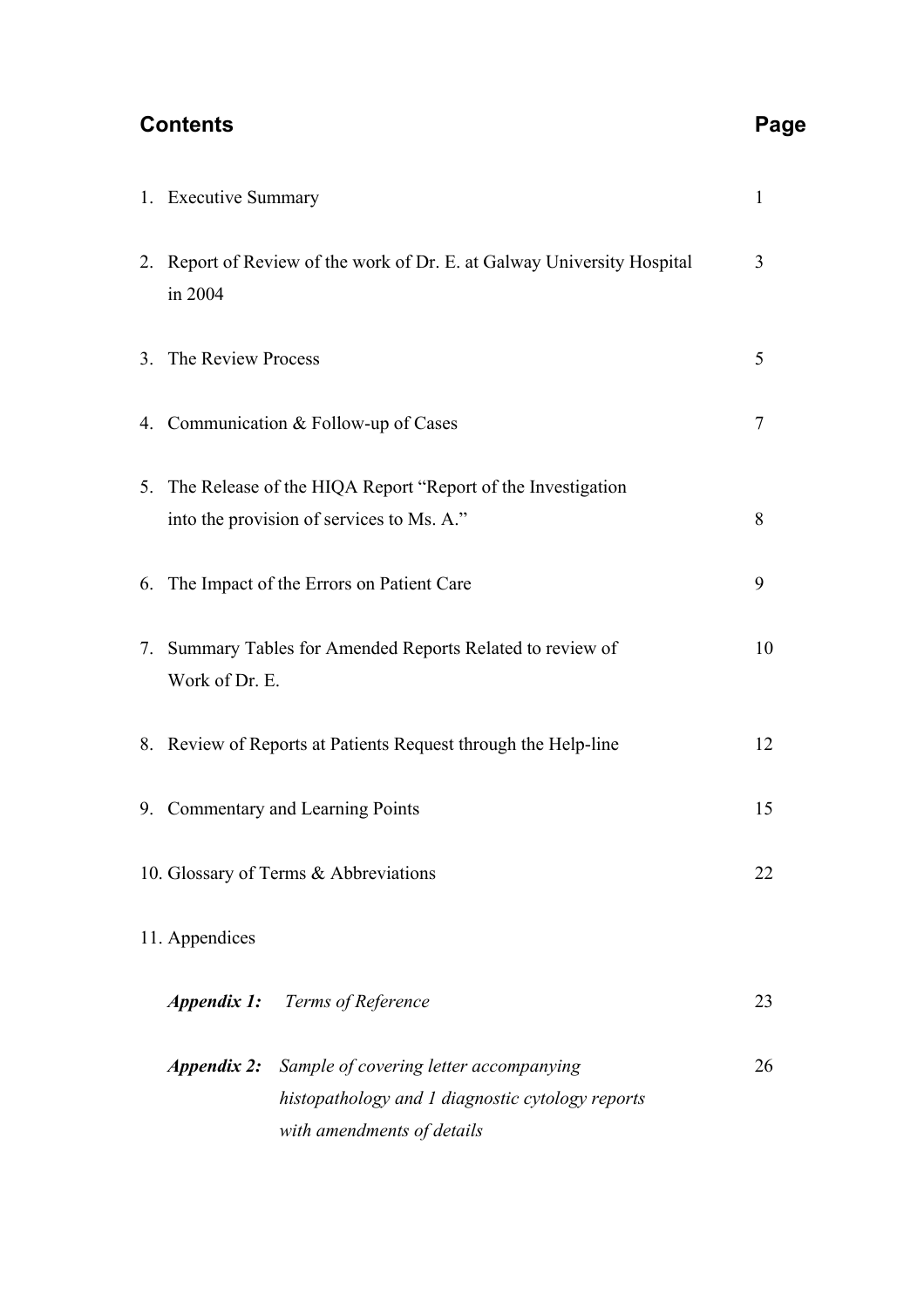| <b>Appendix 3:</b> Template of letter accompanying reports with<br>substantive change  | 27  |
|----------------------------------------------------------------------------------------|-----|
| <b>Appendix 4:</b> Reporting template for completion by<br>clinician reviewing patient | 30  |
| <b>Appendix 5:</b> Sample letter to patients                                           | 33  |
| <b>Appendix 6:</b> Process for recruitment of Locum Consultants                        | 35  |
| <b>Appendix 7:</b> Sample of second letter to Doctors                                  | 39. |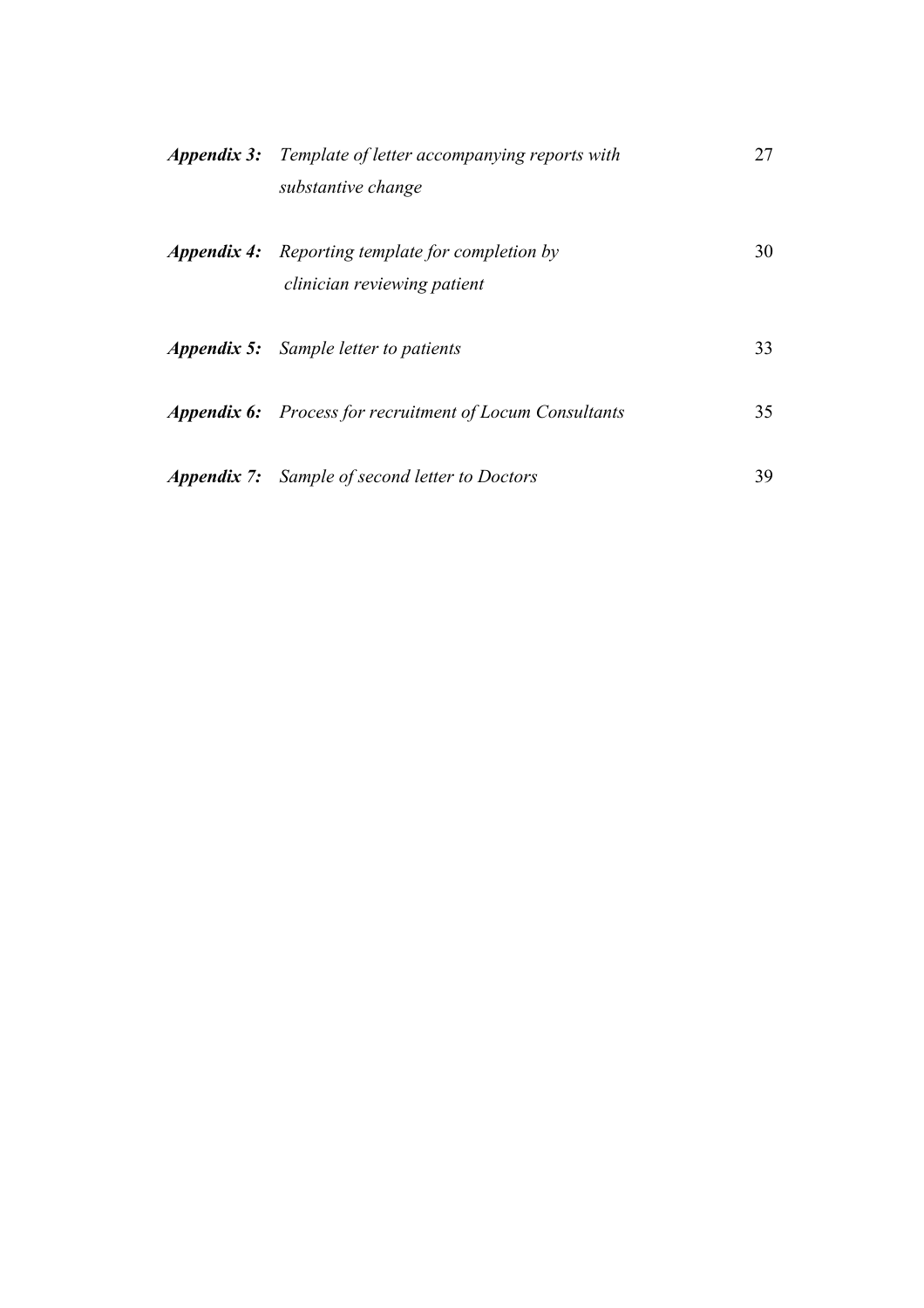## **1**. **Executive Summary**

This report describes the review conducted at Galway University Hospital (GUH) into the work of a pathologist referred to in the report as Dr. E. was employed as a locum consultant at GUH for a six week period in 2004. In December 2007 Management at GUH were alerted to concerns about Dr. E's work in the UK subsequent to his employment in GUH. On foot of these concerns GUH acted immediately to institute a review of Dr. E's work at GUH in 2004. The report includes details related to the management of calls to a help-line which was established by GUH related to the Dr. E. review and also the help-line that related to the Health Information and Quality Authority investigation of symptomatic breast services, commenced in July 2007 and published in July 2008.

The practice of histopathology and cytopathology is concerned with the diagnosis of disease based on the examination of tissues and cells taken from a site or sites in the body. The material taken form the body is prepared and then examined under a microscope. The examiner forms an opinion as to whether the tissue or cells are normal or abnormal and the nature of any abnormality present. Extensive training is required in the interpretation of the patterns seen under the microscope however the process remains one of judgement and even in the best of circumstances differences of opinion arise and areas of abnormality can be missed.

# **1.1 The review of the work of pathologist Dr. E.**

Dr. E. was recruited in 2004 in accordance with a detailed process that included obtaining references. There was no basis for concern regarding the competence of Dr. E. at the time of his appointment.

Of the 448 histopathology cases reviewed there were 37 cases (8.3%) in which the report was amended. In 23 cases (5.1%) the change was a matter of detail and in 14 cases (3.1%) the amendment was to the substance of the report. The 14 cases that were changed in substance comprised of 7 prostatic biopsies and the remaining tissues were from colon (3), skin (2), uterine cervix (1), and breast and chest wall (1). The errors had an impact on care of 3 patients. In the case of two patients the diagnosis of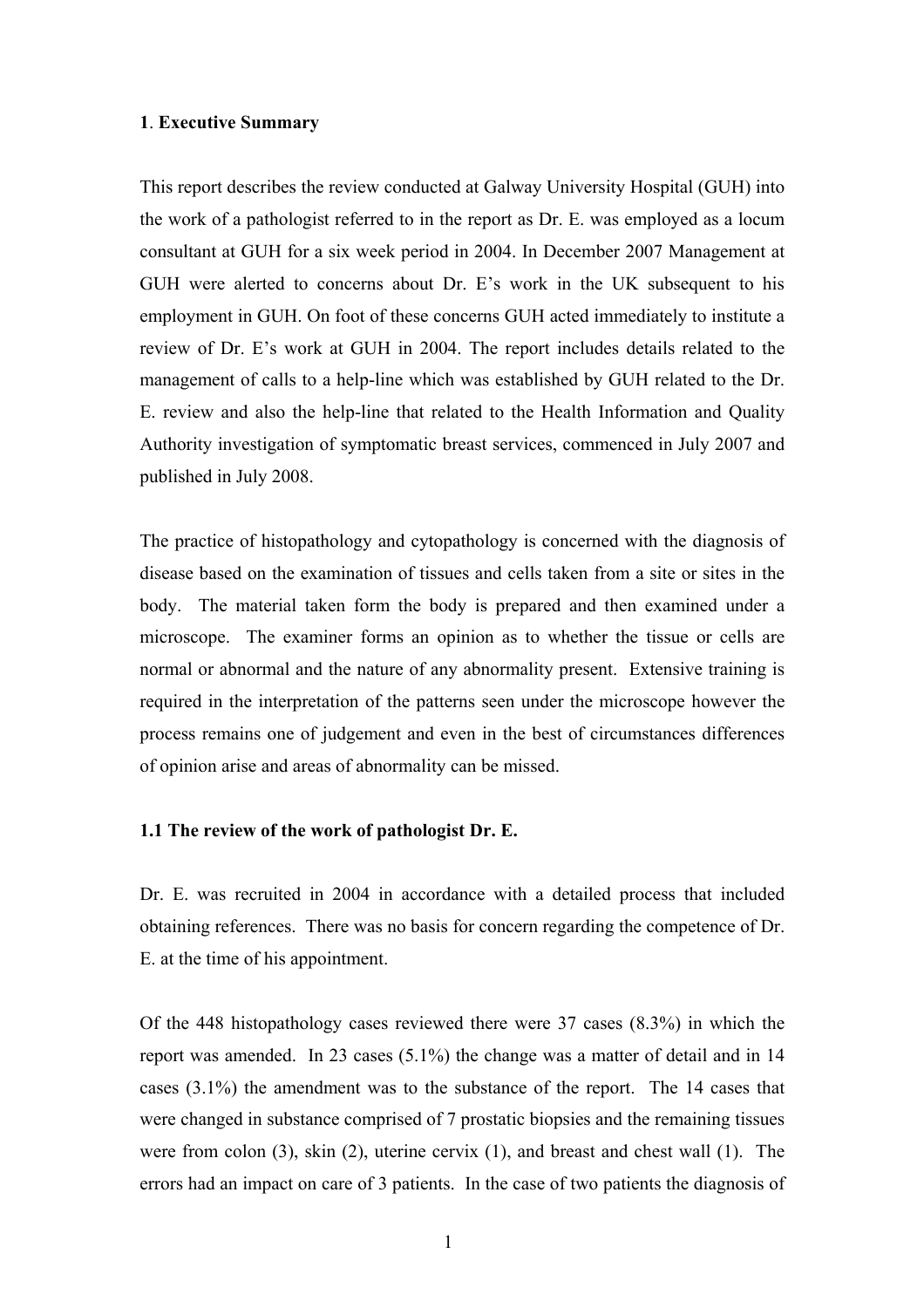prostate cancer was delayed however this appears not to have resulted in long term clinical impact. Cancer of the prostate often progresses very slowly. In the third patient a second procedure to remove a wider area of skin was performed on the basis of the first report. The amended report indicated that the second procedure was not necessary.

Of 121 diagnostic cytology cases reviewed there were 19 cases (15.7%) in which the report was amended. The 19 cases comprised of 7 breast, 4 thyroid, 4 urine and 4 other specimens. The errors had no impact on care of patients.

Of 413 cervical smear tests (Pap smears) examined by Dr. E. there were 2 discrepancies identified on review (0.5%). The discrepancies had no impact on patient care.

# **1.2 Work Reviewed Arising From the Helplines**

In total 268 histopathology specimens from 130 patients were reviewed arising from the helplines. The review included the work of 19 consultants (including permanent consultants and short and long term locum consultants) with 1 to 47 specimens reviewed for each consultant. One patient was identified where prostate cancer went undetected in 2 separate sets of biopsies. Although the error resulted in a 5-year delay in diagnosis there appears to have been little impact on the patients' health.

As outlined in this report, patients and their doctors have already been informed of the issues that related to their individual care. The purpose of this report is to make a record of the incident and the management of the incident by Galway University Hospitals available to patients and the wider public. Galway University Hospitals is very conscious of the hurt and distress caused to patients by the problems outlined in this report and would like to again apologise to those patients and their families. The Hospital acknowledges that this report cannot adequately reflect the impact of the failings of the service on the individual patients and would like to thank patients, their families and their doctors for their patience, support and understanding.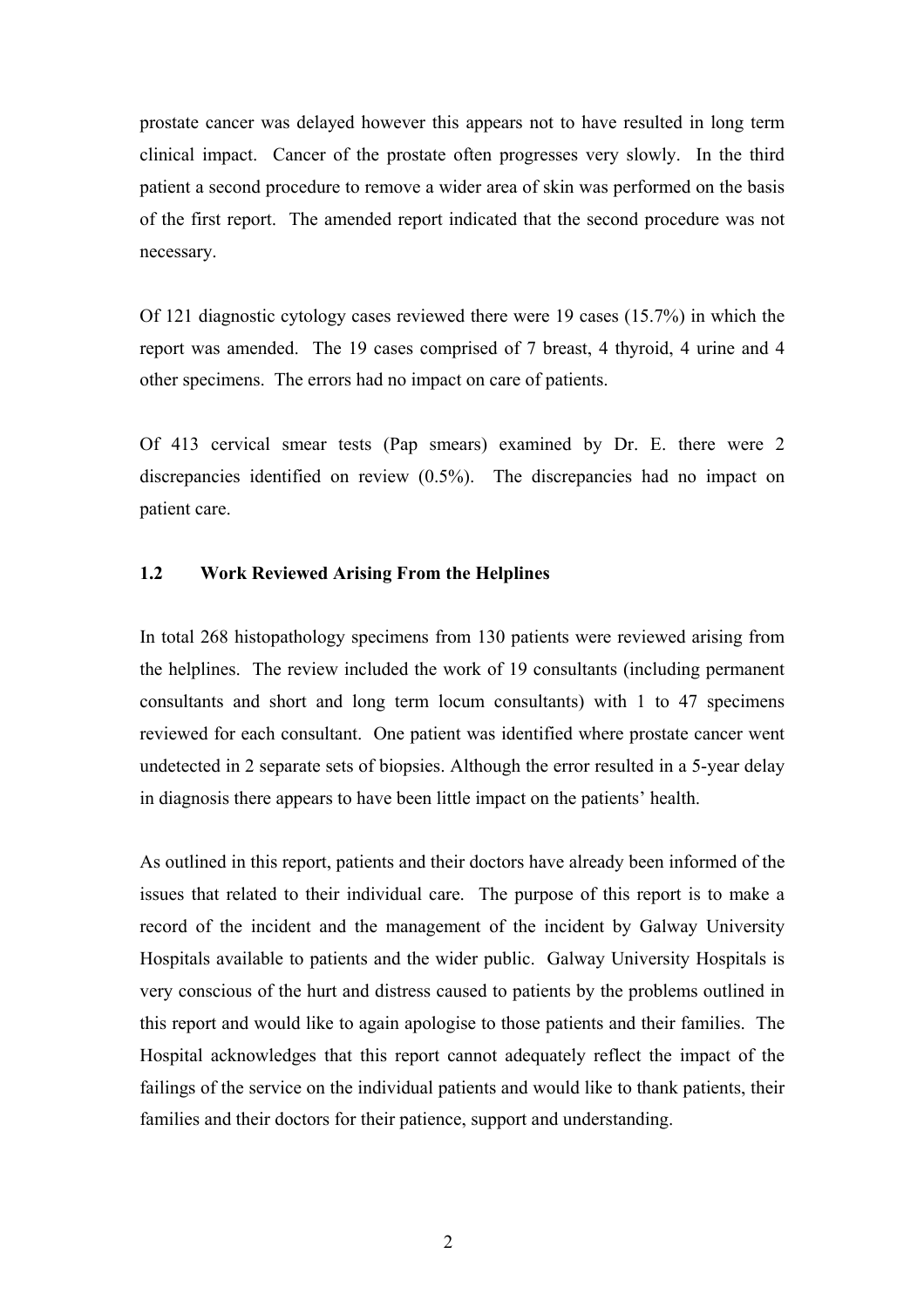# **2. Report of Review of the Work of Dr. E. at Galway University Hospital in 2004**

On December  $3<sup>rd</sup>$  2007 a manager in the UK National Health Service left a telephone message for the Medical Manpower Manager at Galway University Hospital, regarding the work of a Consultant Histopathologist referred to in this report as Dr. E. Dr. E. had worked at GUH from  $16<sup>th</sup>$  February to  $28<sup>th</sup>$  of March 2004 (a six week period).

The Medical Manpower Manager initially brought this matter to the attention of the General Manager at GUH on 6<sup>th</sup> December 2007. The General Manager and Clinical Director of Laboratory Medicine discussed the issue with the Medical Manpower Manager on the evening of December  $6<sup>th</sup>$ . On the morning of December  $7<sup>th</sup>$  there was a further meeting of the above individuals, together with the Consultant with Administrative Responsibility for Histopathology. Initial data gathering on the work performed by Dr. E. while at GUH commenced pending confirmation of the information from the UK.

The Medical Manpower Manager at GUH made a number of efforts to contact the caller from the NHS by telephone over subsequent days but was unable to make contact again until December  $12<sup>th</sup>$ . On December  $12<sup>th</sup>$  the Medical Manpower Manager at GUH was informed of the following by this colleague in the UK.

- Dr. E. worked as a Consultant Histopathologist for a Health Authority in the UK from March 2006 to March 2007. He worked as one of three Histopathologists in a hospital. The Health Authority was informed that arising from differences of opinion that emerged at Multi Disciplinary Meetings in relation to diagnosis and findings reported by Dr. E. that concerns had emerged regarding the work of Dr. E.
- The Health Authority undertook a review of his work and found there was an 18% error rate in his reporting (normal variance 2.5%). A total of 1800 pathology specimens /reports were reviewed and 279 reported variances.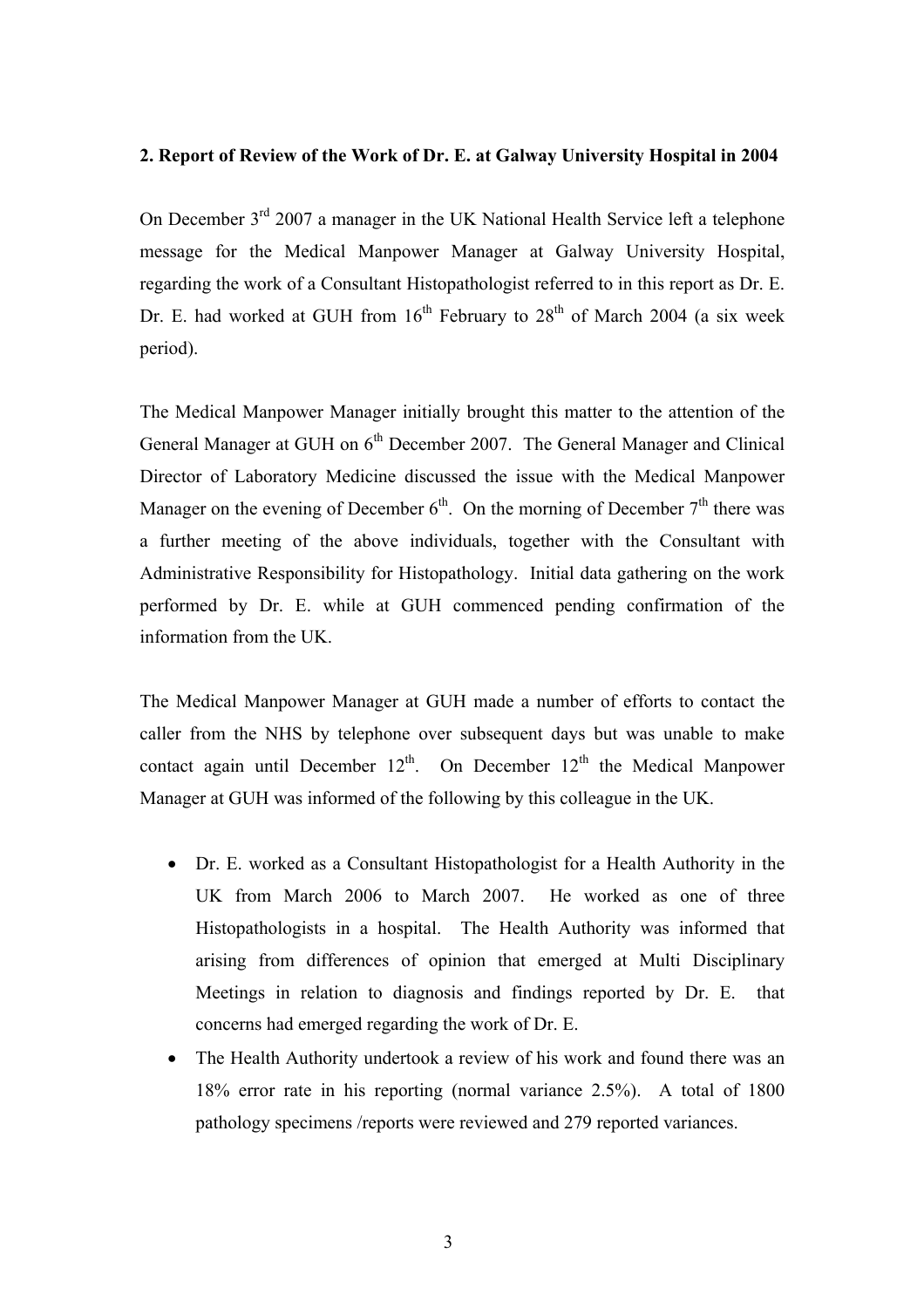The NHS Manager informed the Medical Manpower Manager at GUH that the registration of Dr. E. had been suspended by the General Medical Council (GMC) in the UK. The Medical Manpower Manager at GUH subsequently confirmed with the GMC that the registration of Dr. E. had been suspended since September 2007 for 18 months for "professional related issues."

Between December  $12<sup>th</sup>$  and  $19<sup>th</sup>$  this issue was discussed among Hospital Management at GUH, the Clinical Director of Laboratory Medicine at GUH, the Consultants with administrative responsibility in Histopathology and Cytopathology at GUH, the Network Manager and the National Hospitals Office (HSE) and the Health Information and Quality Authority (HIQA). It was agreed that GUH would conduct an internal review of the work of Dr. E. and would request external advice on the way in which the review was conducted.

On December 19<sup>th</sup> 2007 the Clinical Director of Laboratory Medicine GUH telephoned the Dean of the Faculty of Pathology of the Royal College of Physicians of Ireland to inform him of the incident and to request that the Faculty of Pathology provide external advice as to the methodology of the review. On January  $8<sup>th</sup>$  the Clinical Director formally wrote to the Dean of the Faculty outlining the issue and requesting advice. The Dean of the Faculty agreed to convene a group to advise GUH on terms of reference and the process for conduct of the review.

The Medical Council were informed of this incident by the GUH Medical Manpower Manager on January 2<sup>nd</sup> 2008.

| The work performed by Dr. E. at GUH comprised of |     |  |
|--------------------------------------------------|-----|--|
| Histopathology cases                             | 448 |  |
| General Diagnostic Cytology cases                | 121 |  |
| *Gynaecological Cytology (Pap smears)            | 413 |  |

\* *Note* Gynaecological screening cytology slides are usually examined by two medical scientists. The scientists refer all Pap smears with a potential abnormality for further review by the Consultant Cytopatholgist/Histopathologist. Although the Consultant has overall clinical responsibility for the operation of the service he/she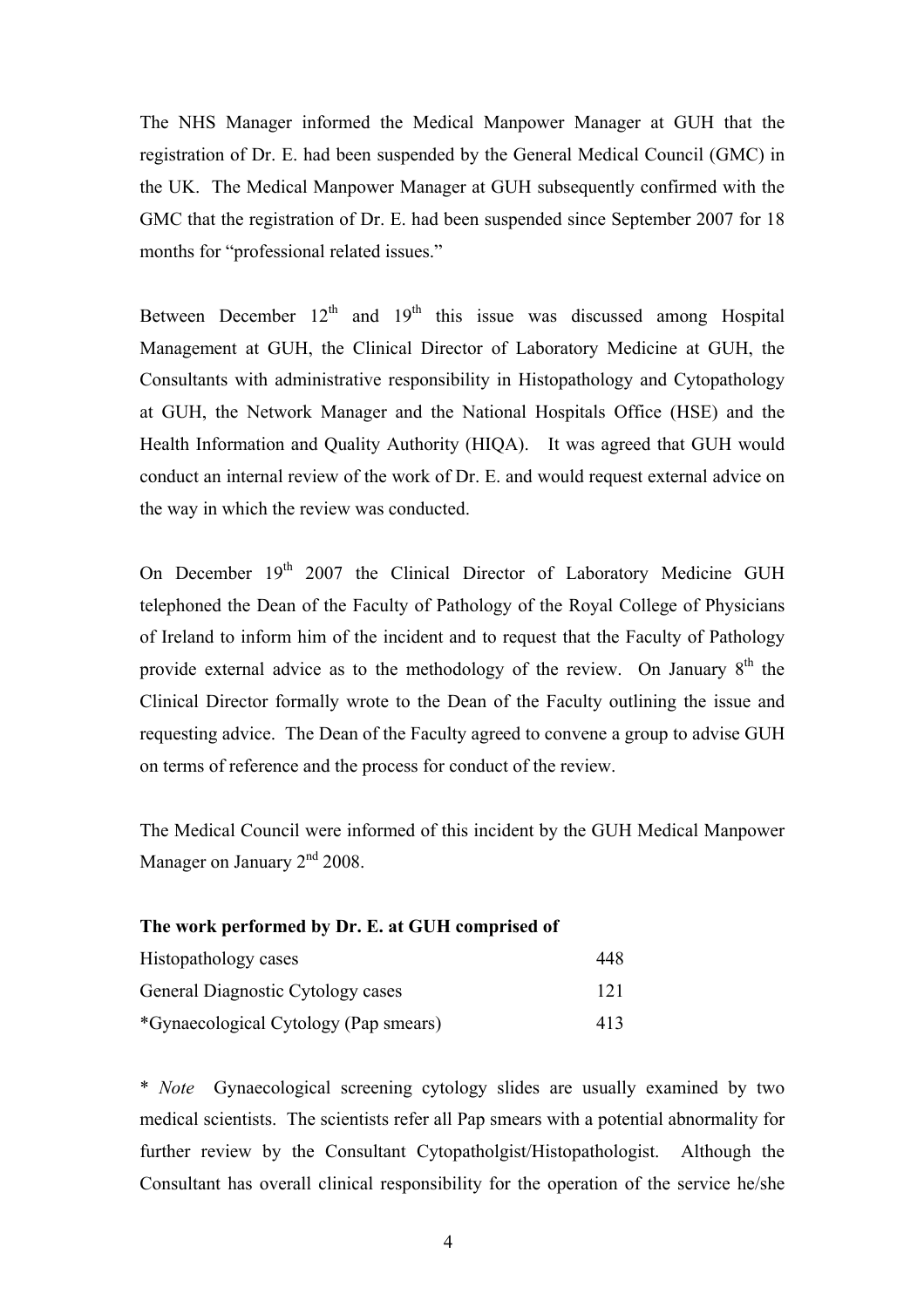does not examine all of the slides. There were 413 slides that were examined by Dr. E. although 3498 slides in total were examined during the period when he had overall responsibility for the service.

# **3. The Review Process**

The Terms of Reference for the review were agreed with the Faculty of Pathology (Appendix 1). The process of the review was agreed as follows.

Two GUH Consultant Histopathologists would independently review all histopathology cases originally reported by Dr. E. If the opinions of the two GUH Consultants concurred no external opinion would be required. In the event that there was a difference of opinion or uncertainty of diagnosis following duplicate internal review the case would be referred to an external Histopathologist with the assistance of the Faculty of Pathology.

Two GUH Consultant Histopathologists with an interest in Cytopathology would review all diagnostic cytology cases. If the opinions of the two GUH Consultants concurred no external opinion would be required. In the event that there was a difference of opinion or uncertainty of diagnosis following duplicate internal review the case would be referred to an external Histopathologist with the assistance of the Faculty of Pathology.

The Gynaecological Cytology work was reviewed using the same methodology employed in the HIQA investigation into the provision of services to Ms. A published in July of 2008. This process involved reviewing the 3498 slides signed out by Dr. E. and identifying those (413) actually viewed by Dr. E. as a result of the initial screening by the Medical Scientists. The data on the slides viewed by Dr. E. were examined to identify those in which there were significant differences of opinion recorded between the three people (2 medical scientists and Dr. E.) that had examined the slide. Where differences of opinion were noted between the 3 people who originally examined the slides (24 cases) two Consultant Cytopatholoigts/ Histopathologists reviewed those slides.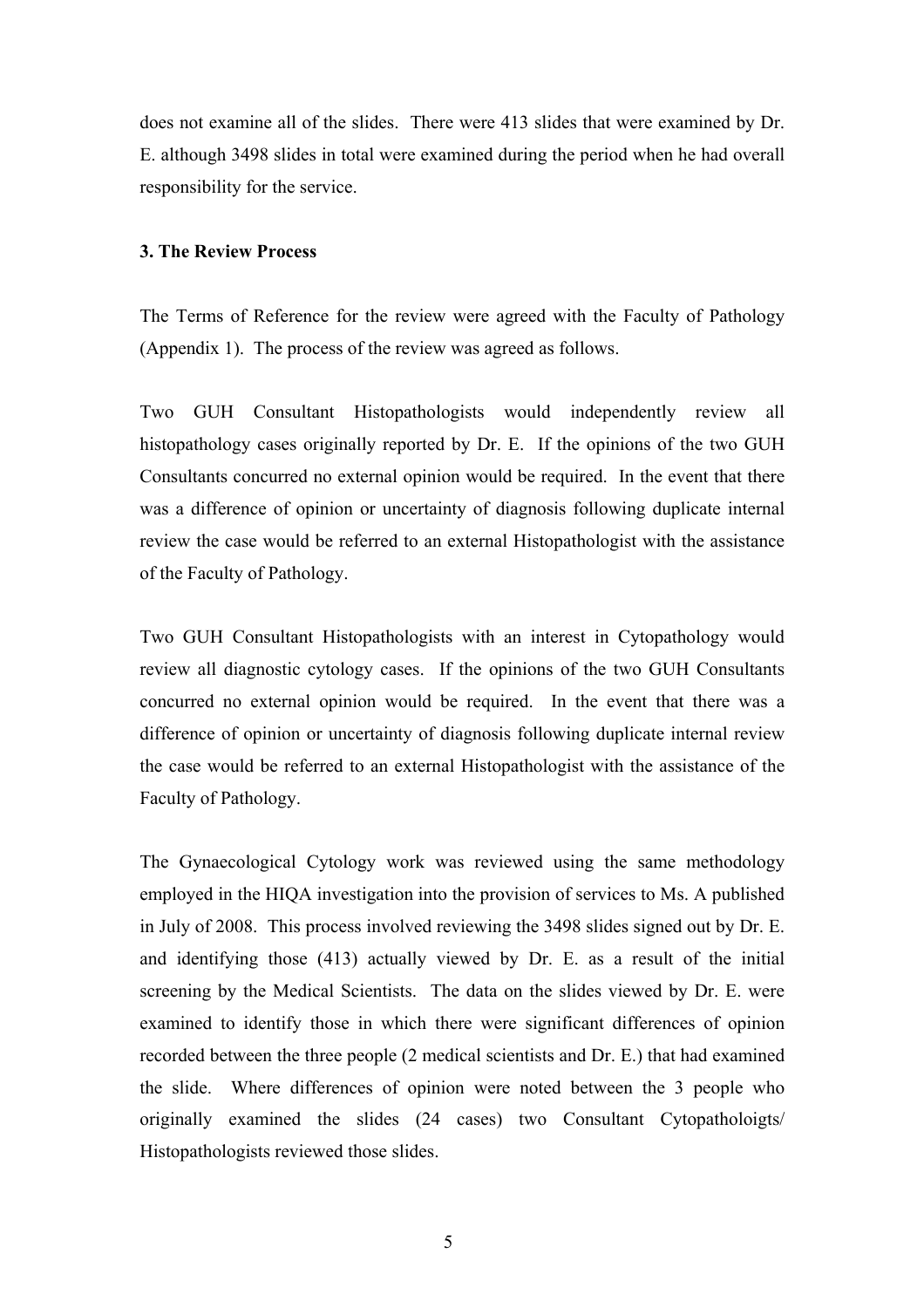The performance of the review posed significant challenges. The Consultant Staff in the Department of Histopathology and Cytopathology were at that time still engaged in work related to finalising the "Report of the investigation into the provision of services to Ms A" conducted by the Health Information and Quality Authority in addition to maintaining a busy routine diagnostic service. The Consultant staff who agreed to take on the additional work for the review had already been working extended days and through weekends for some months. A number of colleagues in other hospitals in Ireland had also been engaged in additional work related to the HIQA investigation. Sending the work outside of Ireland was considered but this also posed logistical challenges and it was not clear that this would lead to a more rapid review.

The review of histopathology material commenced in March 2008 and was completed in May 2008. The review of the cytology material commenced in March and was completed in April 2008.

# **3.1 Findings and Output of the Review**

### **3.1.1 Histopathology**

Of the 448-histopathology cases the original report was confirmed in 411 specimens from 404 patients. There were 37 cases (8.3%) from 37 patients in which the report was amended. In 23 cases (5.1%) the change was a matter of detail and in 14 cases (3.1%) the amendment was to the substance of the report. An error rate of 3.1% is outside the accepted recognized error rate of  $1 - 2$ %. The 14 cases comprised of 7 prostatic biopsies and the remaining tissues were from colon (3), skin (2), uterine cervix (1), and breast and chest wall (1).

# **3.1.2 Cytology (Diagnostic and Gynaecological)**

Of the 121 diagnostic cytology cases reviewed there were 19 cases (15.7%) in which there was an amendment to the original substance of the report. The amended reports related to 4 thyroid specimens, 7 breast specimens, 4 urine specimens, 2 specimens of pleural fluid, and 1 each of peritoneal fluid and lymph node.

Of the 413 gynaecological cytology cases viewed by Dr. E. 2 patients (0.5%) were identified for whom an amendment of the report was required.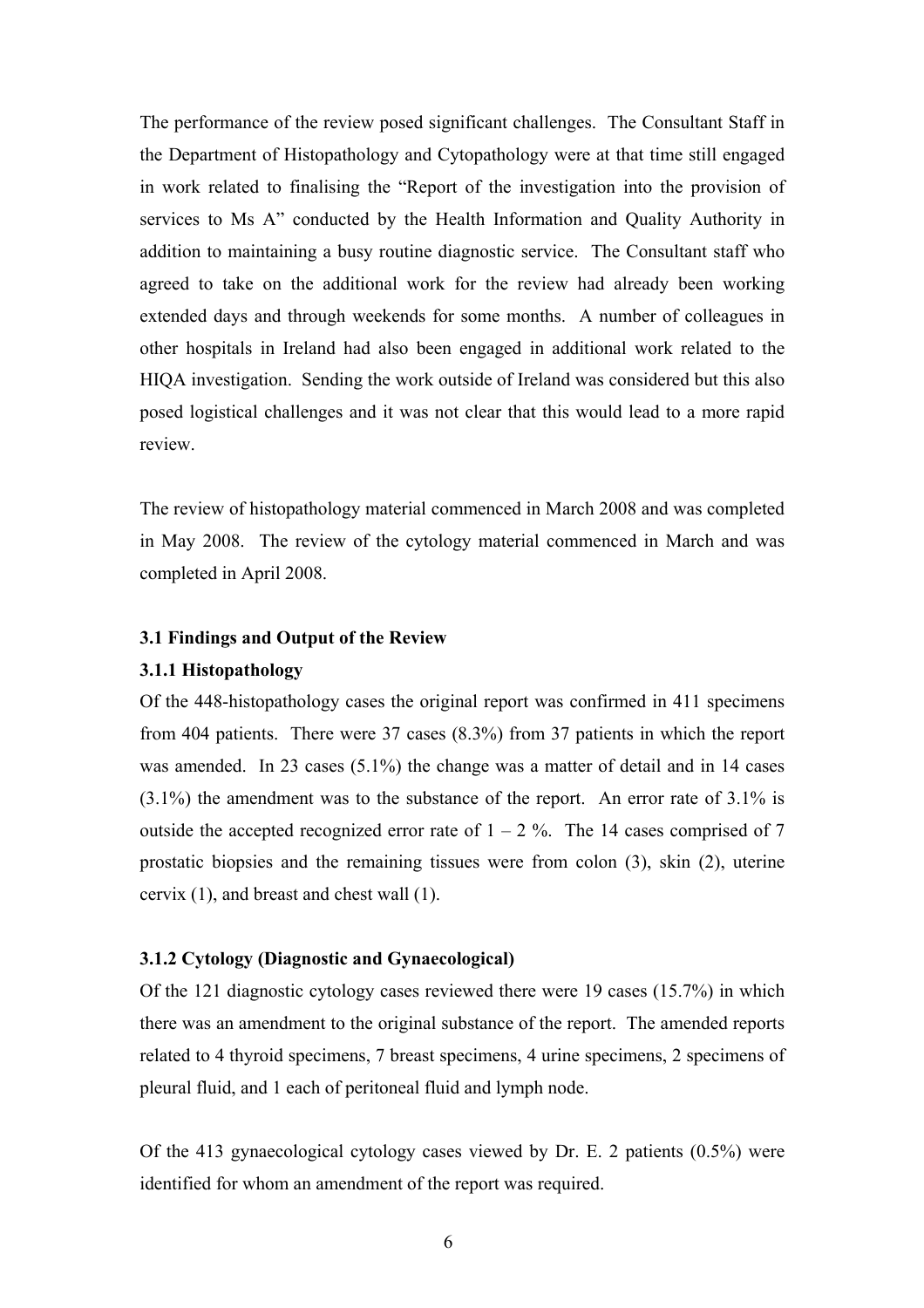### **4. Communication and Follow Up of Cases**

Following the completion of the initial review there was a period of cross checking and collation of information on patients and their doctors contact details and consideration as to the most appropriate process for informing patients of the results.

### **4.1 Histopathology**

With respect to 23 histopathology cases and 1 diagnostic cytology case in which the amendment to the report represent a matter of detail the amended report was sent to the clinician concerned with a covering letter explaining the basis for the amended report and inviting the clinician to contact the Clinical Director of Laboratory Medicine at GUH if any further discussion was required (Appendix 2). There was one telephone call from a General Practitioner arising from this correspondence and seeking clarification which was provided.

In the 14 cases where there was a change in the substance of the histopathology report the Clinical Director of Laboratory Medicine or the Consultant with Administrative Responsibility in Histopathology telephoned the clinician concerned in the first instance to brief them on the issue. This process commenced in June. The amended report was then mailed to the clinician together with a covering letter requesting that he/she review the clinical notes and complete a report for GUH indicating if the error in the original report had any impact on the care of the patient and asking if the doctor could assist in contacting the patient to inform the patient of the issue. These letters were dispatched on July  $2^{nd}$  2008. (Appendices 3 and 4) Appendix 3 = sample letter with doctor and patient identifiers removed. Appendix  $4 =$  the blank form for completion

### **4.2 Cytology (Diagnostic and Gynaecological)**

In respect of the 19 diagnostic cytology cases and 2 screening gynaecological cytology cases (Pap smears) the Clinical Director of Laboratory Medicine made an initial telephone call to the clinician. This was followed by mailing to the clinician the amended report, covering letter and template for reporting on the clinical evaluation.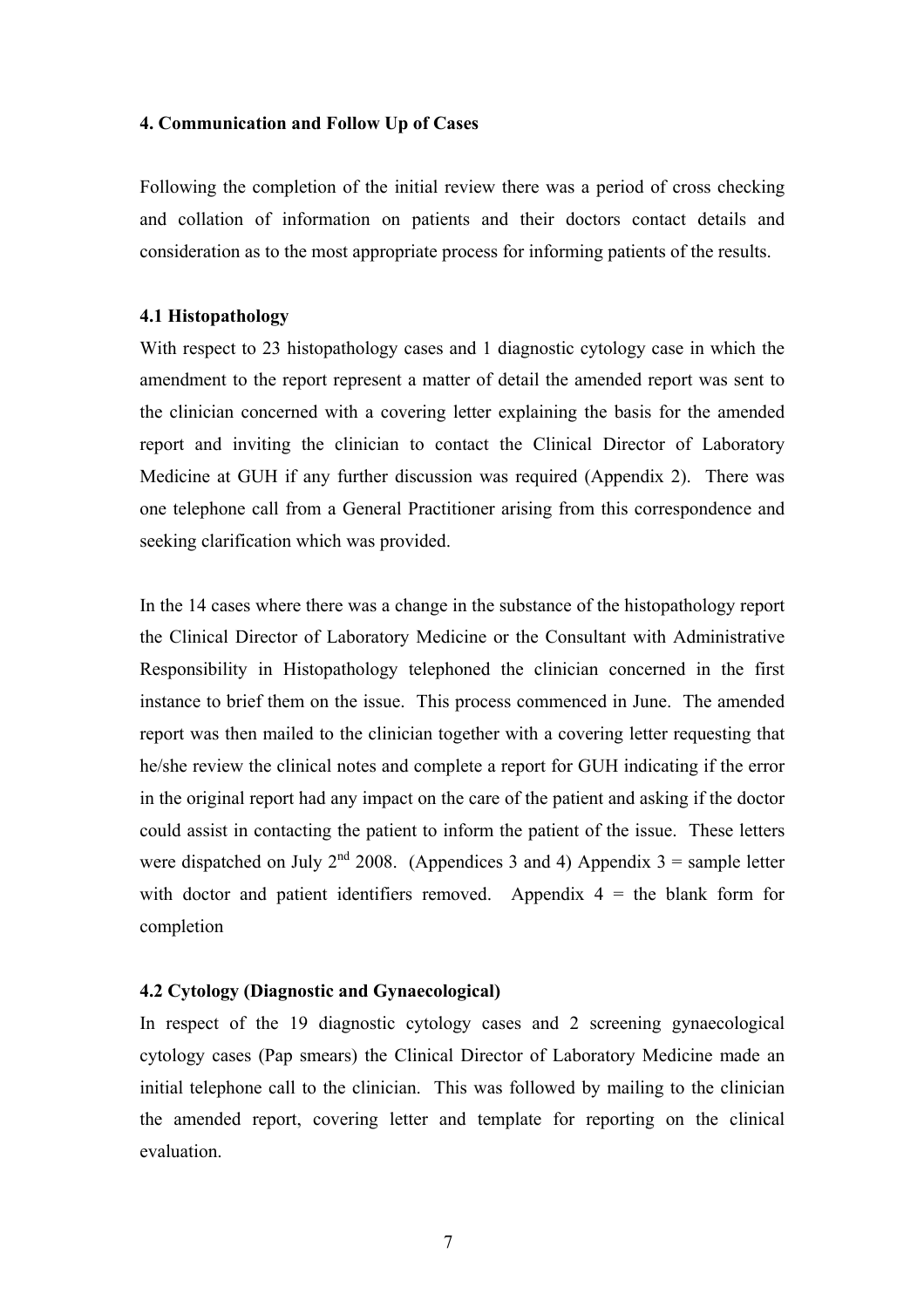The intended process was to arrange for contact with the patient when GUH had received information from the clinician who cared for the patient in 2004 to indicate what, if any impact the error had on the patient's health. This was consistent with the approach taken in relation to the HIQA investigation into the provision of services to Ms. A. The intention was to have complete information for the patient at the time of initial contact so as to minimise distress related to waiting to hear if the error had impacted on the patient's health. When complete information was collated the intention was to make contact with the patient wherever possible through a doctor (Consultant or General Practitioner) with whom they had an established relationship.

# **5. The Release of the HIQA Report "Report of the investigation into the provision of services to Ms A".**

On July  $10^{th}$  2008 HIOA informed GUH of its decision to launch the "Report of the investigation into the provision of services to Ms. A" on July  $15<sup>th</sup>$ . The group dealing with these issues at GUH took the view that it was essential to inform the public of the review of the work of Dr. E. at the time of release of the HIQA report. The group considered that this was essential because it was possible that some patients and members of the wider public could perceive failure to disclose the Dr. E. review at that time as an attempt to conceal the issue and that this could undermine public confidence in the hospital's commitment to full disclosure related to errors.

GUH considered therefore that it was essential to make immediate contact with all patients concerned prior to the date of the release of HIOA report (July  $15<sup>th</sup>$ ) although evaluations had not been returned from all clinicians at that time. Within this time frame it was not possible in all cases to make contact as originally planned through the relevant Consultant or General Practitioner. Therefore a decision was taken by the General Manager GUH, the Clinical Director of Laboratory Medicine and others to make direct contact with the patients or families concerned. The process commenced on the evening of Monday July 14<sup>th</sup> and was largely completed by Tuesday July 15th. One family was not contacted until early August because the GUH group was aware of a recent bereavement. It was considered appropriate to defer the contact until a month after the bereavement.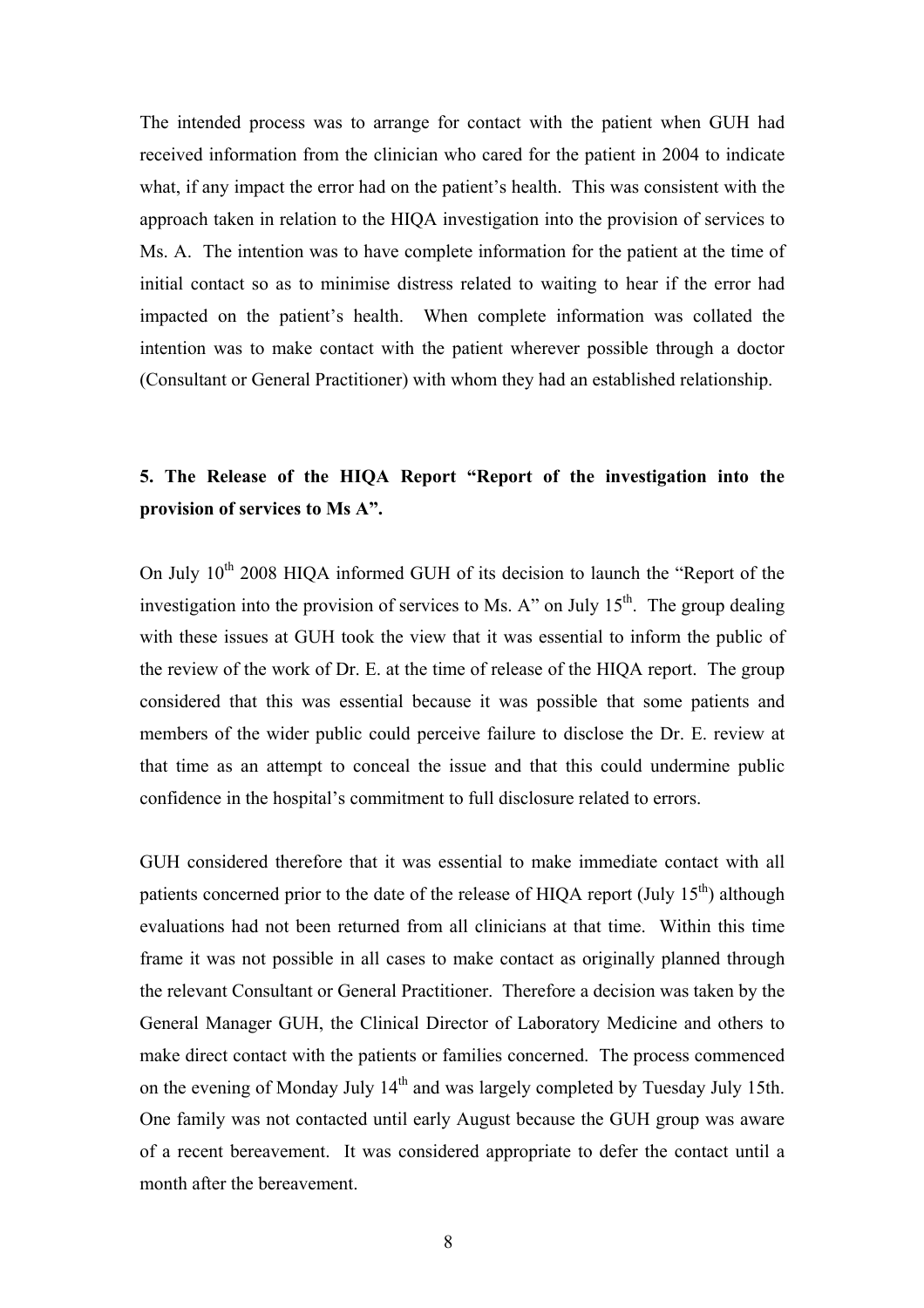A team of senior GUH staff including the Clinical Director of Laboratory Medicine and the Director of Nursing made initial contact. Patients were offered an immediate opportunity to discuss the issue with the Clinical Director where necessary and were provided with a call back contact number for subsequent questions or concerns. An individual letter to each patient was issued as follow up to the telephone call. (Appendix 5).

### **6. The Impact of the Errors on Patient Care**

The following summarises the patient impact of the amended histopathology reports.

# **6.1 Histopathology**

The histopathology errors were assessed as having no impact on patient care by the clinician in 11 of the 14 patients. In 2 patients the diagnosis of prostate cancer was delayed by 2 years because a focus of carcinoma was not reported in the 2004 biopsies. In both men the diagnosis was subsequently made in 2006 and both had received treatment in 2006. The response to treatment in 2006 was considered satisfactory and both patients were well at the time of follow up.

In addition one patient had undergone a second surgical procedure in 2004 to remove an additional area of skin because the original 2004 report indicated that wider excision would be prudent. The skin lesion as described in the amended report following review would not have required the additional surgery.

# **6.2 Cytology**

The diagnostic cytology errors were assessed as having no impact on patient care in any of the 19 cases.The 2 errors in relation to gynaecological cytology were assessed as having no impact on the care of the patient.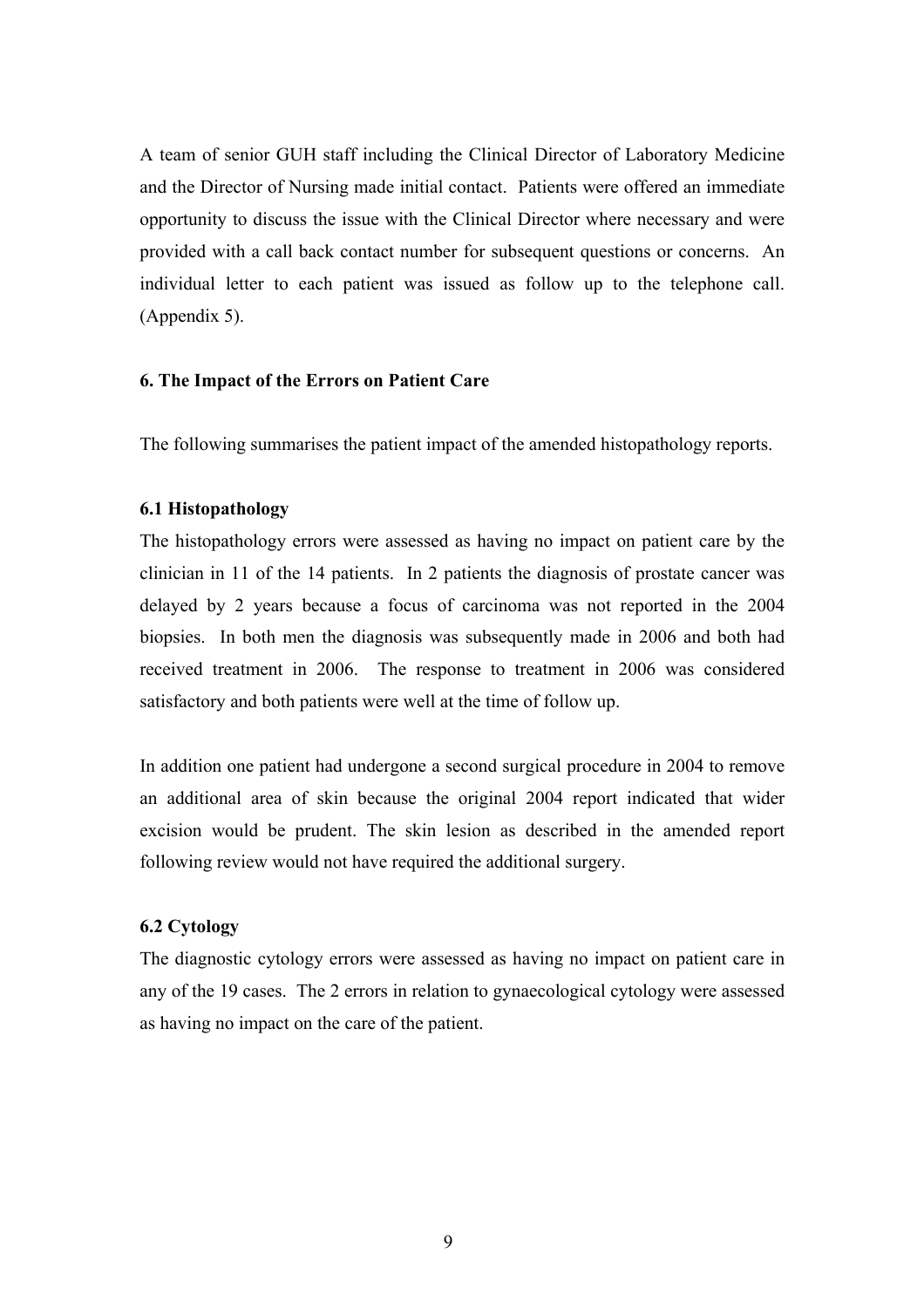# 7. **Summary Tables for Amended Reports Related to Review of Work of Dr. E.**

| <b>Histopathology Cases</b> |                |                        |  |
|-----------------------------|----------------|------------------------|--|
| <b>Type</b>                 | <b>Number</b>  | <b>Clinical Impact</b> |  |
| Prostate Biopsies           | 7              | $2^{\rm a}$            |  |
| Colon                       | 3              | $\theta$               |  |
| Skin                        | $\overline{2}$ | 1 <sub>b</sub>         |  |
| Uterine Cervix              |                | $\overline{0}$         |  |
| Breast & Chest wall         |                | $\boldsymbol{0}$       |  |
| <b>TOTAL</b>                | 14             | 3                      |  |

- a. Delay in diagnosis of prostate cancer.
- b. More extensive skin excision than was necessary.

| <b>Diagnostic Cytology Cases</b> |               |                        |
|----------------------------------|---------------|------------------------|
| <b>Type</b>                      | <b>Number</b> | <b>Clinical Impact</b> |
| <b>Thyroid Specimens</b>         | 4             | 0                      |
| <b>Breast Specimens</b>          |               |                        |
| Urine Specimens                  | 4             |                        |
| Pleural Fluid                    | $\mathcal{D}$ |                        |
| Peritoneal Fluid                 |               |                        |
| Lymph Node                       |               | $\left( \right)$       |
| <b>TOTAL</b>                     | 19            | ſ                      |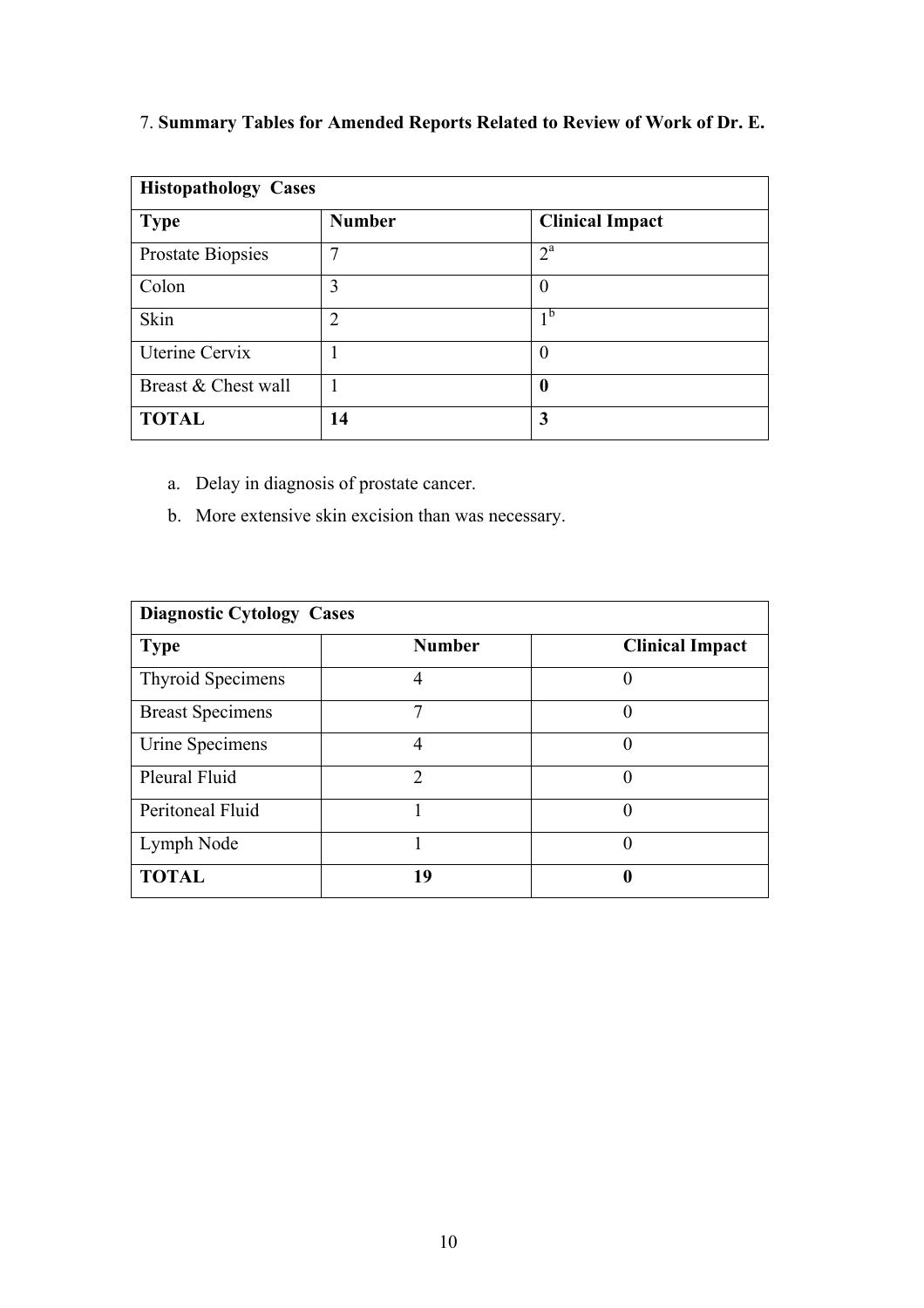| <b>Gynaecological Cytology Cases</b> |               |                        |
|--------------------------------------|---------------|------------------------|
| Type                                 | <b>Number</b> | <b>Clinical Impact</b> |
| Cervical smear                       |               |                        |
| Specimen                             |               |                        |

| Source of Specimens for which Substantive Amendments to Reports were<br>issued |                     |  |
|--------------------------------------------------------------------------------|---------------------|--|
| <b>Name of Hospital</b>                                                        | Number of Specimens |  |
| <b>GUH</b>                                                                     | 25                  |  |
| Outside referrals<br>10                                                        |                     |  |
| <b>Total</b>                                                                   | 35                  |  |

| <b>Summary Table of Clinical Impact of Substantive Errors on Patient Care</b> |               |                           |                  |                            |
|-------------------------------------------------------------------------------|---------------|---------------------------|------------------|----------------------------|
| <b>Total</b>                                                                  | <b>Number</b> | <b>Delayed Diagnosis</b>  | Unnecessary      | <b>No Change</b>           |
| <sub>of</sub>                                                                 |               |                           | <b>Procedure</b> | to Management <sup>1</sup> |
| cases                                                                         |               |                           |                  |                            |
|                                                                               | 35            | $2(2 \text{ yr}$ delay in | 1 (More          | 32                         |
|                                                                               |               | Prostate Ca               | extensive skin   |                            |
|                                                                               |               | diagnosis)                | excision than    |                            |
|                                                                               |               |                           | necessary)       |                            |
|                                                                               |               |                           |                  |                            |

1. Some of these 32 patients indicated that they suffered significant anxiety and distress when they were informed of the diagnostic errors although the error did not impact on their clinical management.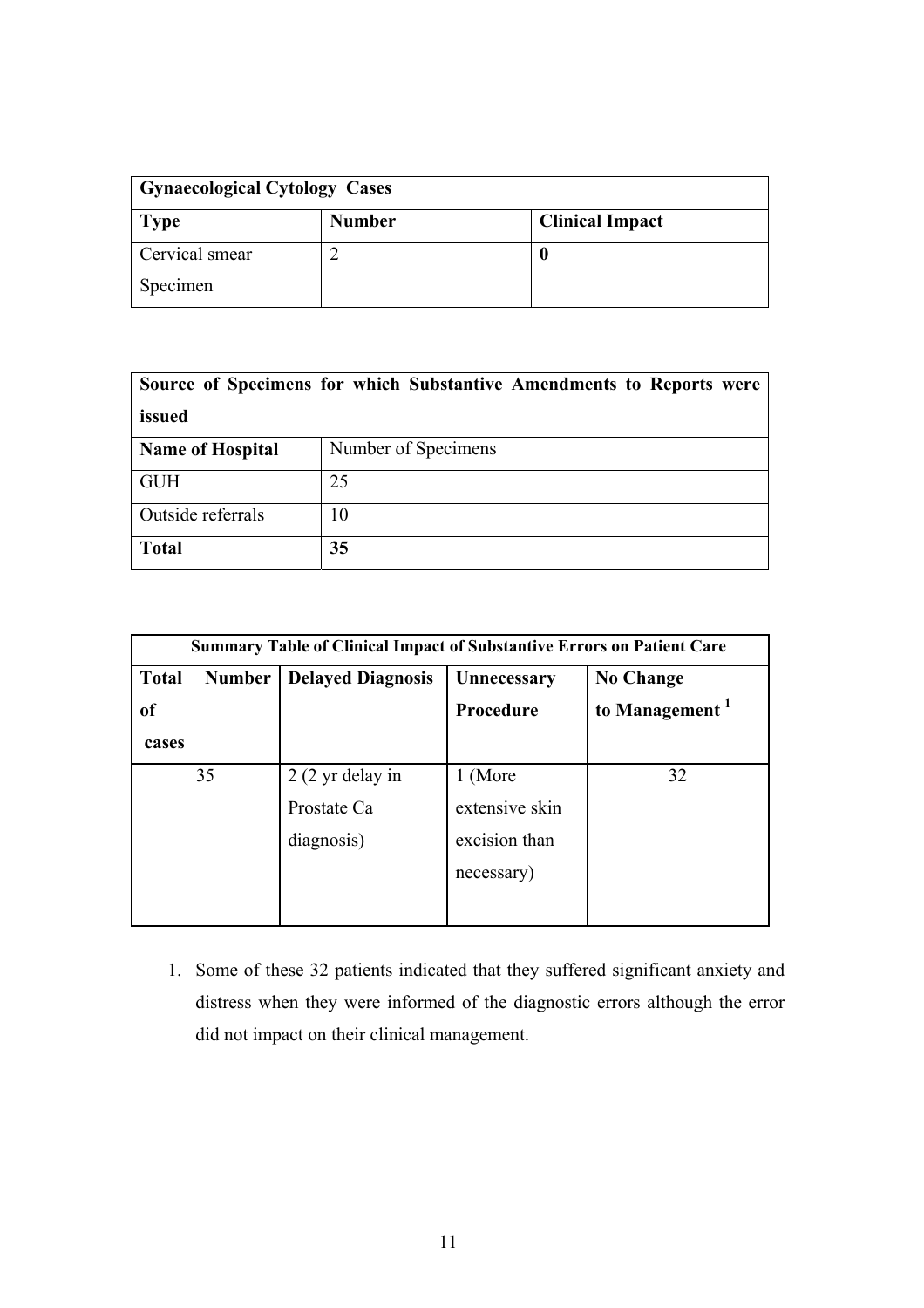# **8**. **Review of Reports at Patients Request through the Help-Line**

In response to publicity relating to the HIQA investigation into the provision of services to Ms. A and the review of the work of Dr. E. three separate help lines were established at different time periods as shown in the table below. A total of 198 calls were received.

# **Process**

- The General Manager (GM) in collaboration with the Quality and Risk Management department agreed the help-line protocol and the process was initiated by announcing the help-line numbers in the media.
- The General Manager requested that a series of multidisciplinary meetings (surgery, radiology and histopathology) be convened to review cases arising from the help-lines.
- The Quality & Risk Manager managed the help-line call system.
- Calls were logged on an excel spread sheet and included all relevant detail relating to the callers request. This data sheet was made available to specific members of staff involved in the review on a live basis.
- Callers were given a guarantee that an appropriate professional would respond by telephone within 24 hours in all cases.
- Daily briefing on the calls and the status of follow up of calls was conducted by the Quality & Risk Manager with the lead Consultant and General Manager. Any day-to-day issues arising regarding the management of the calls were discussed and actions initiated.
- Each week a summary of all calls received and actions taken were reviewed by the lead Consultant in the relevant Directorates.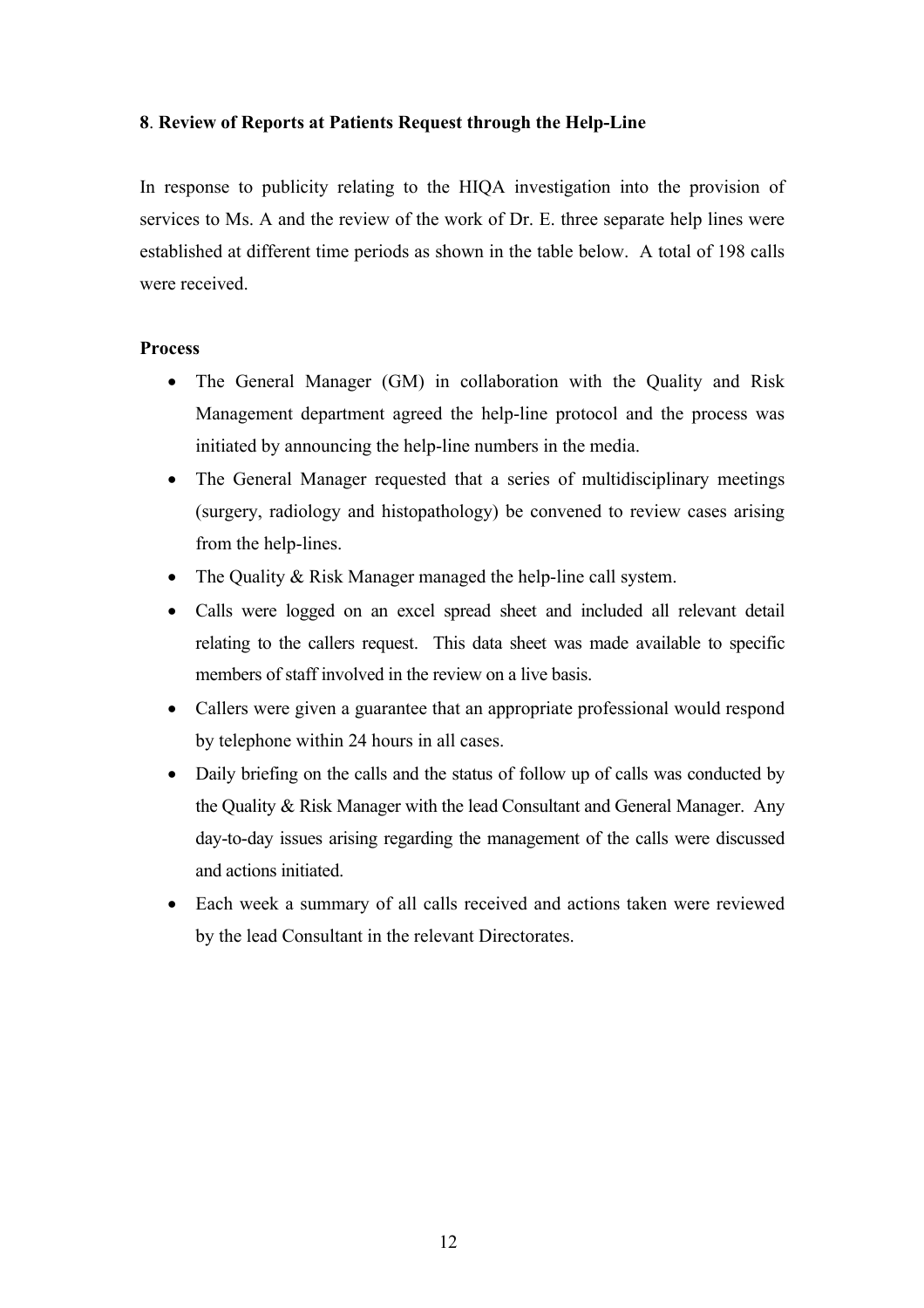# **Outcomes**

A total of 198 patients contacted the help-line as outlined in the table.

| Helpline                                     | <b>Total</b> | <b>GUH Patients</b> | Other            |
|----------------------------------------------|--------------|---------------------|------------------|
|                                              |              |                     | <b>Hospitals</b> |
| $7th$ Aug 07-10 <sup>th</sup> Sept 07        | 103          | 86                  | 17               |
| $29^{th}$ Nov 07 – 19 <sup>th</sup> Dec 07   | 49           | 48                  |                  |
| $15^{th}$ July 08 – 28 <sup>th</sup> July 08 | 46           | 40                  | 6                |
| <b>Total</b>                                 | 198          | 174                 | 24               |

The first helpline (August 2007) was set up at the time that the establishment of the initial HIQA investigation into the provision of services to Ms. A was publicly announced. The second helpline (November 2007) was established following the announcement of a review of radiological tests at another hospital. The third helpline (July 2008) was established at the time that the HIQA investigation was published.

# **Disposition of Calls**

All callers were contacted and followed up as appropriate.

| Caller ended the call and did not leave contact details                 | 4   |
|-------------------------------------------------------------------------|-----|
| General queries / requests for information dealt with on call           | 10. |
| General complaints passed to the complaints office                      | 4   |
| Callers cases notes referred to special multidisciplinary meeting (MDM) | 180 |

**TOTAL** 198

# **Follow up on Calls**

The records at GUH were checked for each individual caller. In some cases there was no record that the patient had any radiological or histopathological examination performed at GUH. For most callers either a radiology record, or histopathology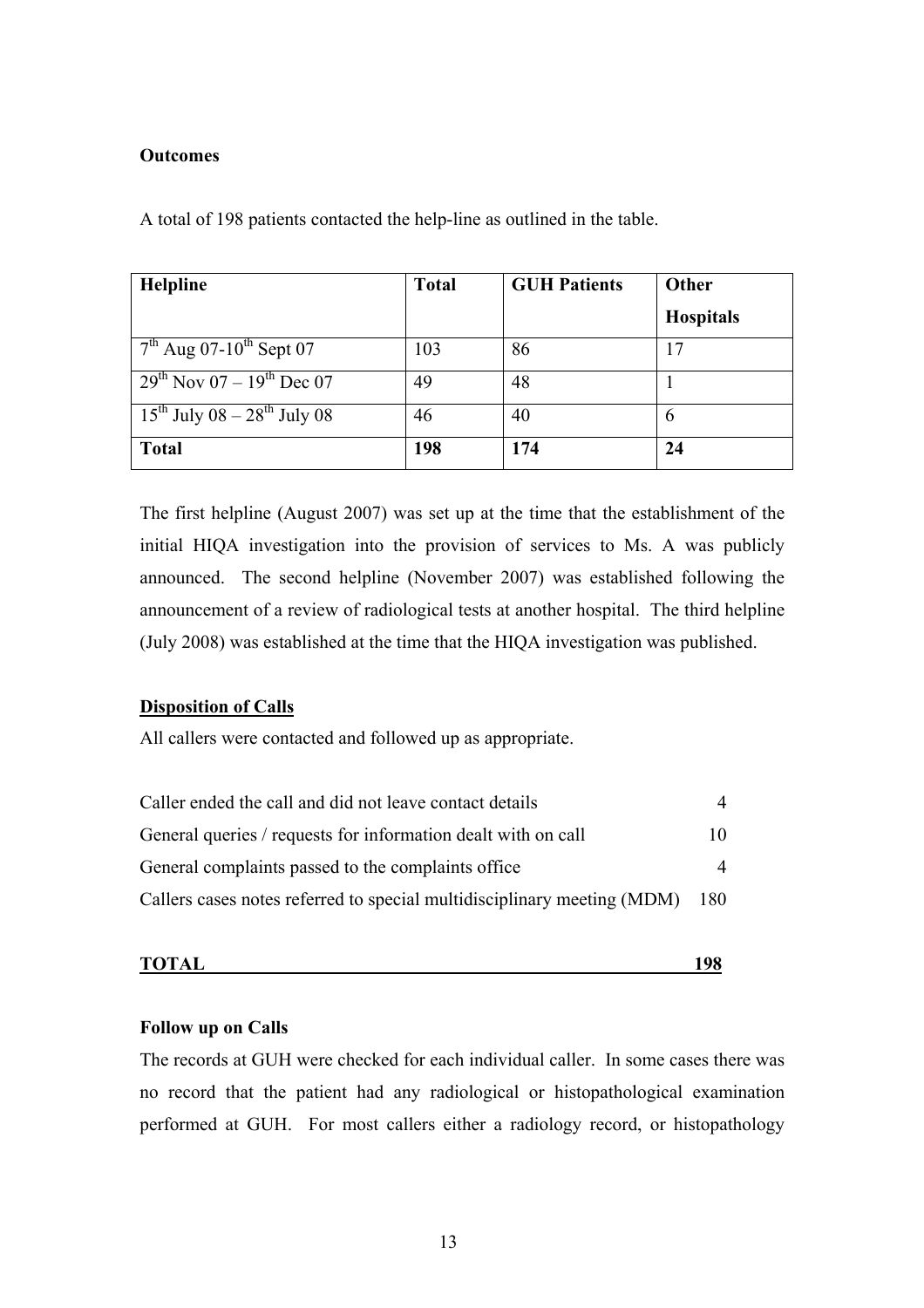record or both were identified. A letter was issued to the patient in relation to each patient reviewed at the MDM.

In total 268 histopathology specimens from 130 patients were reviewed arising from the helpline. The review included the work of 19 consultant histopathologists (permanent consultants and short term and long term locum consultants) ranging from 1 to 47 specimens reviewed for each consultant. The number of specimens reviewed related to the length of time the consultant had worked in the Department.

A single patient in whose case errors had been made was identified. The patient was a male who had six needle biopsies of the prostate gland in 2003 and 2005. In 2003 all six biopsies were reported as showing no cancer. However on review a small focus of carcinoma was observed on one of the six biopsies. The original 2003 report was not made by Dr. E. or by either of the doctors (referred to as Dr B. and Dr. C. in the earlier HIQA report). This doctor is referred to here as Dr. Z. The 2005 report on six further needle biopsies from this same patient described an area of "atypia" in one of six biopsies. On review however carcinoma was observed in this biopsy and in 1 of the other 5 biopsies. The original 2005 report was made by a different Doctor (Dr. Y). In summary this patient was diagnosed in 2008 as a result of the review of these biopsies from 2003 and 2005.

As a result of the helpline and a review relating to work performed for a private hospital (previously published in 2008) other material examined by Dr. Z. and Dr. Y. was reviewed. No other errors in their work were detected.

The patient was informed of this error through his Consultant and has been clinically evaluated by his Consultant. The General Manager and the Clinical Director of Laboratory Medicine have apologised to the patient and discussed the issue in detail and corresponded with a family member nominated by the patient to represent him. The patient has been provided with appropriate care for his condition and is receiving follow up. Although the error resulted in a 5-year delay in diagnosis on the basis of the information available at present there appears to have been little or no impact on the patient's health. Cancer of the prostate can be a very slowly progressive disease.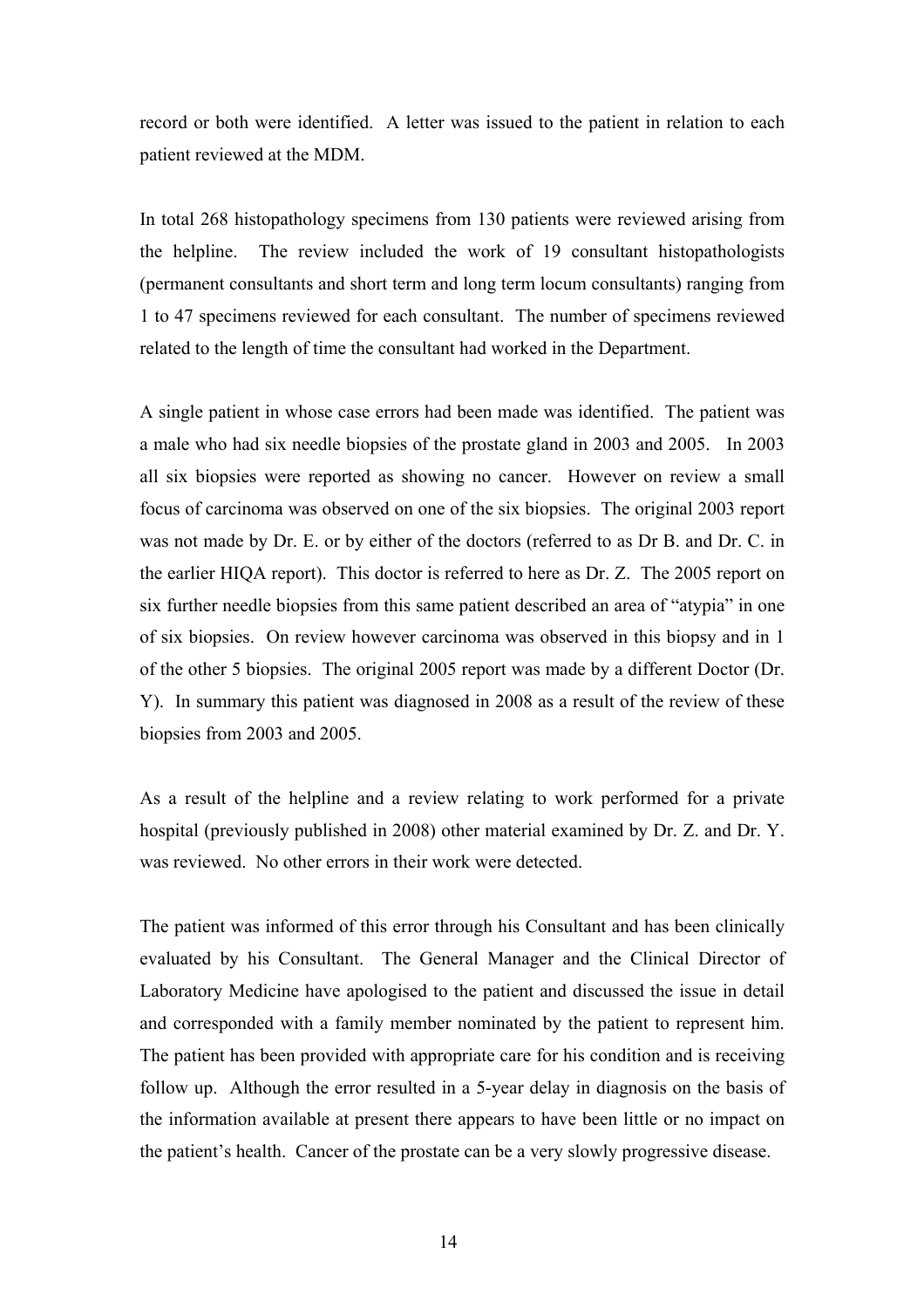## **9. Commentary and Learning Points.**

### **9.1 Reducing the Risk of Future Episodes**

Many of the issues raised by this review have previously been identified in the HIQA "Report of the investigation into the provision of services to Ms A". The learning points in most cases are not specific to Galway University Hospitals but represent general issues that apply to the delivery of similar services in other hospitals. They are also relevant in dealing with similar incidents in the future should they arise in any setting within the health service.

The process of appointing the locum Consultant Histopathologist, including obtaining of references, was consistent with procedures in general use at the time. Subsequently recommendations for a more robust recruitment procedure have been made and are now applied (Appendix 6)*.* 

In 2004 the number of permanent Consultant Pathologists at GUH was 5 which created a significant dependence on short-term locum Consultants to sustain the service. The number of consultant pathologists has now increased to 8.5 Whole Time Equivalents (WTE). The number of consultant posts should be maintained at a level that provides capacity to deal with a surge in workload or short term absence due to leave (including annual, maternity, parental and sick leave).

Consideration should be given to a review of a representative sample of Locum Consultants work during the initial period after their appointment. The specific areas of competence of all new Locum Consultants should be identified and a written agreement defining the scope of the work they may undertake in the Department agreed.

The system of multidisciplinary team meetings now in operation in the hospital was developed to minimize the risk of errors and to increase the likelihood that a Histopathologist with a pattern of error is likely to be detected. In addition the process of internal consultation between histopathologists regarding individual cases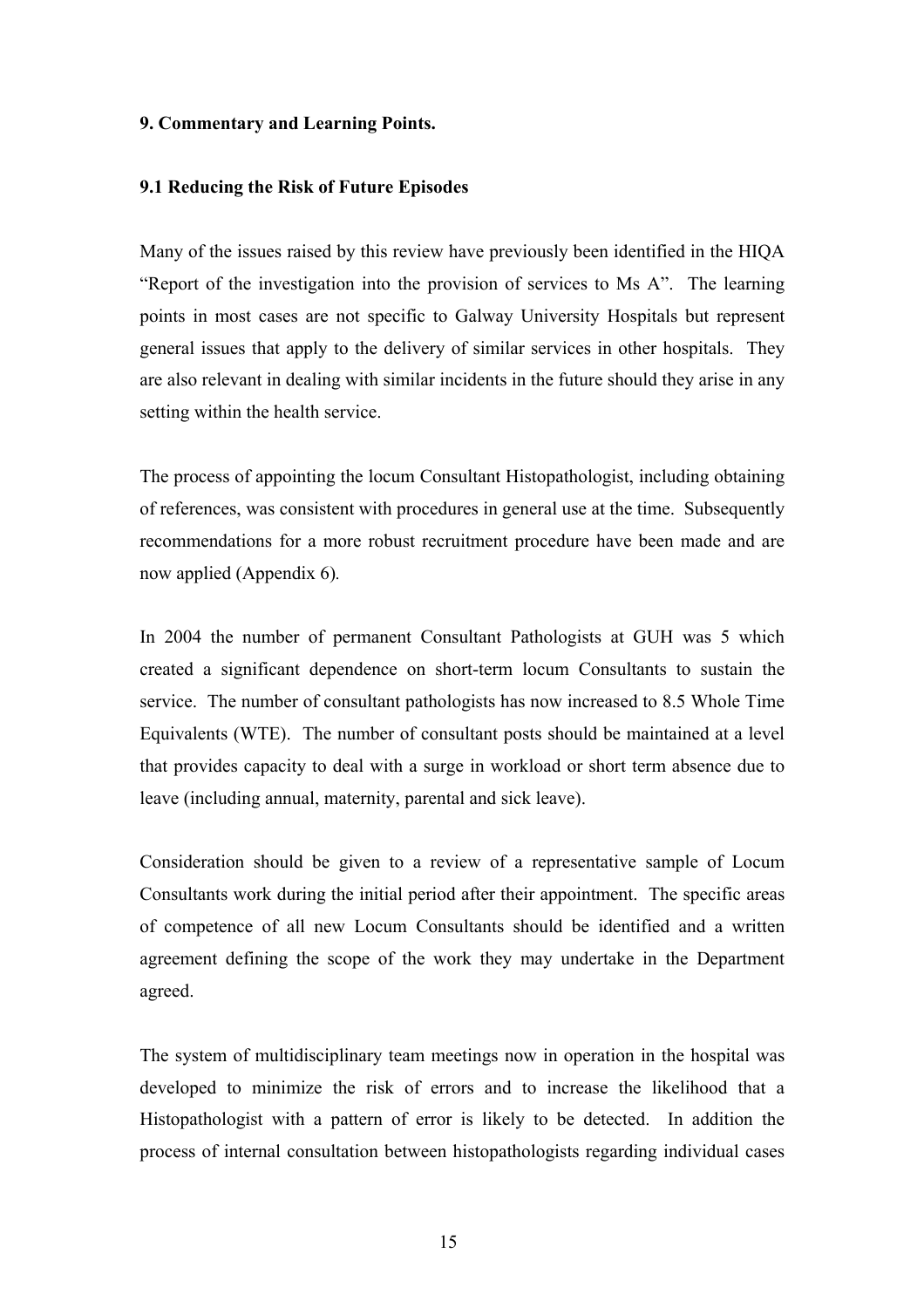has been made more formal and is documented using a system of colour coded cards to record the opinions (Green Card System).

The Departments of Histopathology and Cytopathology already participate in External Quality Assessment Schemes and staff participate in appropriate continuing professional education. Progress with implementation of an externally accredited quality management system is underway to strengthen systems and reduce risk of error. At present a random sample of 5% of prostate biopsy cases that are reported as benign are reviewed by a second consultant. The Faculty of Pathology of the Royal College of Physicians of Ireland issued a document Histopathology QA (Quality Assurance) Programme in April 2008 which is being implemented in the Department of Histopathology in association with the process of implementing a total quality management system and application for accreditation.

# http://www.rcpi.ie/Faculties/Documents/Histopathology%20QA%20QI%20Scheme% 20Version%201%20-%20April%202008.pdf

A laboratory information system should ensure that current histopathology specimens are linked with previous cytology or histopathology specimens and diagnostic codes on the same patient. The new laboratory information system implemented in the Department of Histopathology in late 2008 will facilitate linking current with previous biopsies in a way that was not possible with the previous system. Where appropriate, review of previous histopathology, diagnostic cytology or screening cytology reports in the context of a current diagnosis of malignancy could provide an important quality assurance check. This may have significant resource implications.

Implementation of such a system of routine cross-checking may be more challenging where services are provided from multiple laboratories. Representatives of one patient expressed surprise that such a system of cross checking is not a matter of routine indicating that there is a difference between patient expectations and current practice. The use of a unique national patient identifier and greater information sharing within the health service would facilitate linking patient care episodes however there may be technical challenges with respect to information systems as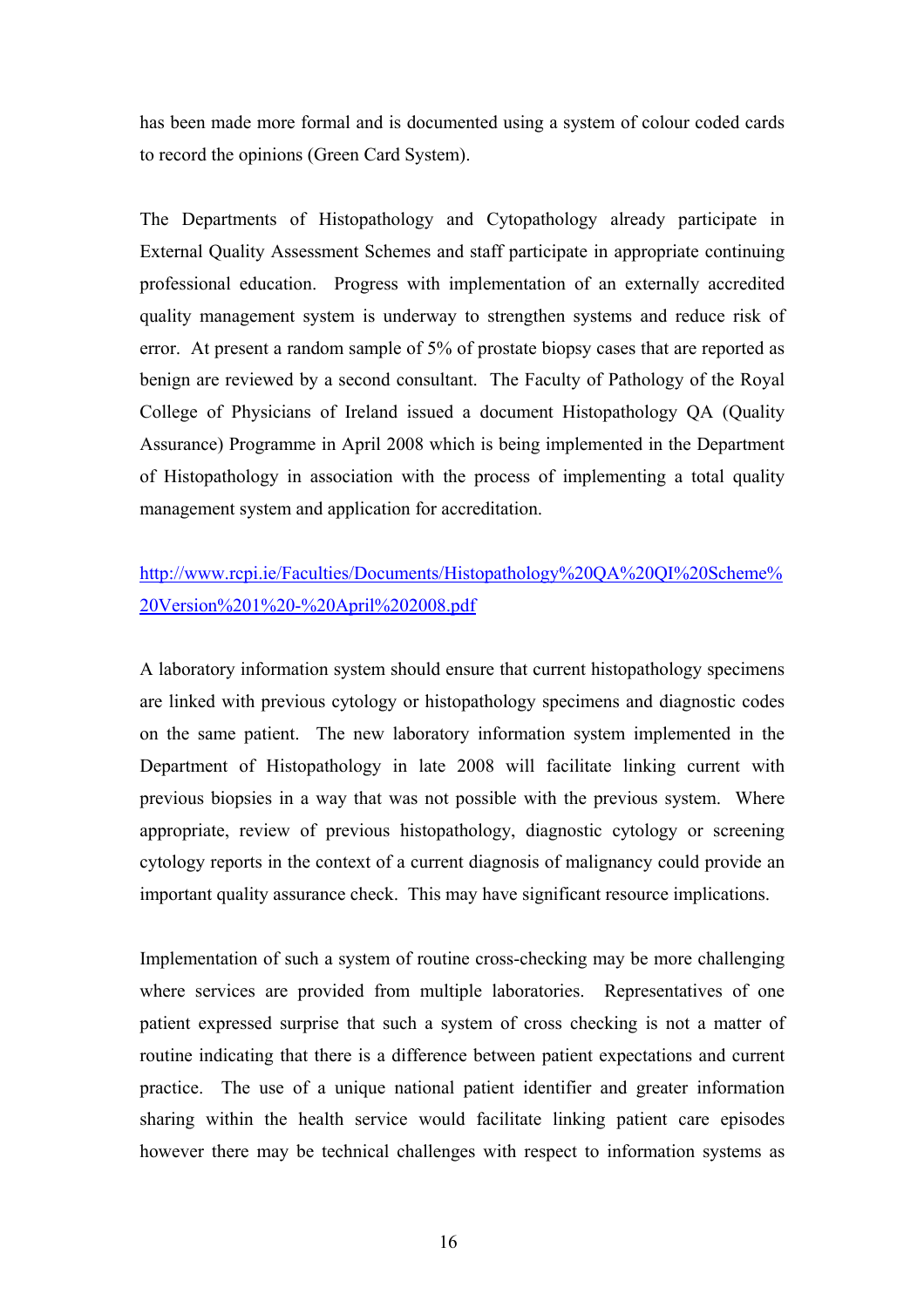well as significant public policy issues relating to privacy and data protection that need to be considered.

# **9.2 Views of Patients on the Process of the review**

Some patients stated that they were angry that the issue was identified to the hospital in December 2007 but that they did not receive communication until more than 6 months later. GUH acknowledges that there was an interval of some months before the review commenced in early March 2008. This was related to time taken to agree the process and terms of reference of the review and time to prepare for the review and develop the response in the context of another ongoing enquiry (the HIQA investigation into the provision of services to Ms. A ) and the volume of routine work which must be sustained. However GUH accepts that from the patient's perspective these constraints are not a sufficient justification for the delay and acknowledges the view expressed by some patients that it was a reasonable expectation that the process could have been dealt with more quickly.

The sequence followed in this review, and to our knowledge most similar reviews has been to examine all, or a substantial group of, the cases in the first instance and then proceed to the clinical management. One patient indicated to the Clinical Director very clearly that it was not acceptable that a significant time may have elapsed between the detection of the error and the contact with the patient. GUH accepts that this is entirely reasonable and a learning point from this process is that seen from a patient's perspective this additional delay in informing them after the error has been detected is not acceptable and may add to their sense of hurt and disappointment. In the event of future reviews patients should be contacted promptly on an on going process as errors are detected.

This issue of contacting patients as the review is ongoing raises issues in relation to how to manage information. If a patient chooses to make public the fact of the error the performance of the review may become public before the review is completed and before other patients have been informed. It appeared therefore to those managing the review that there were legitimate reasons to manage the flow of information as patients involved are entitled to expect that they do not learn about an incident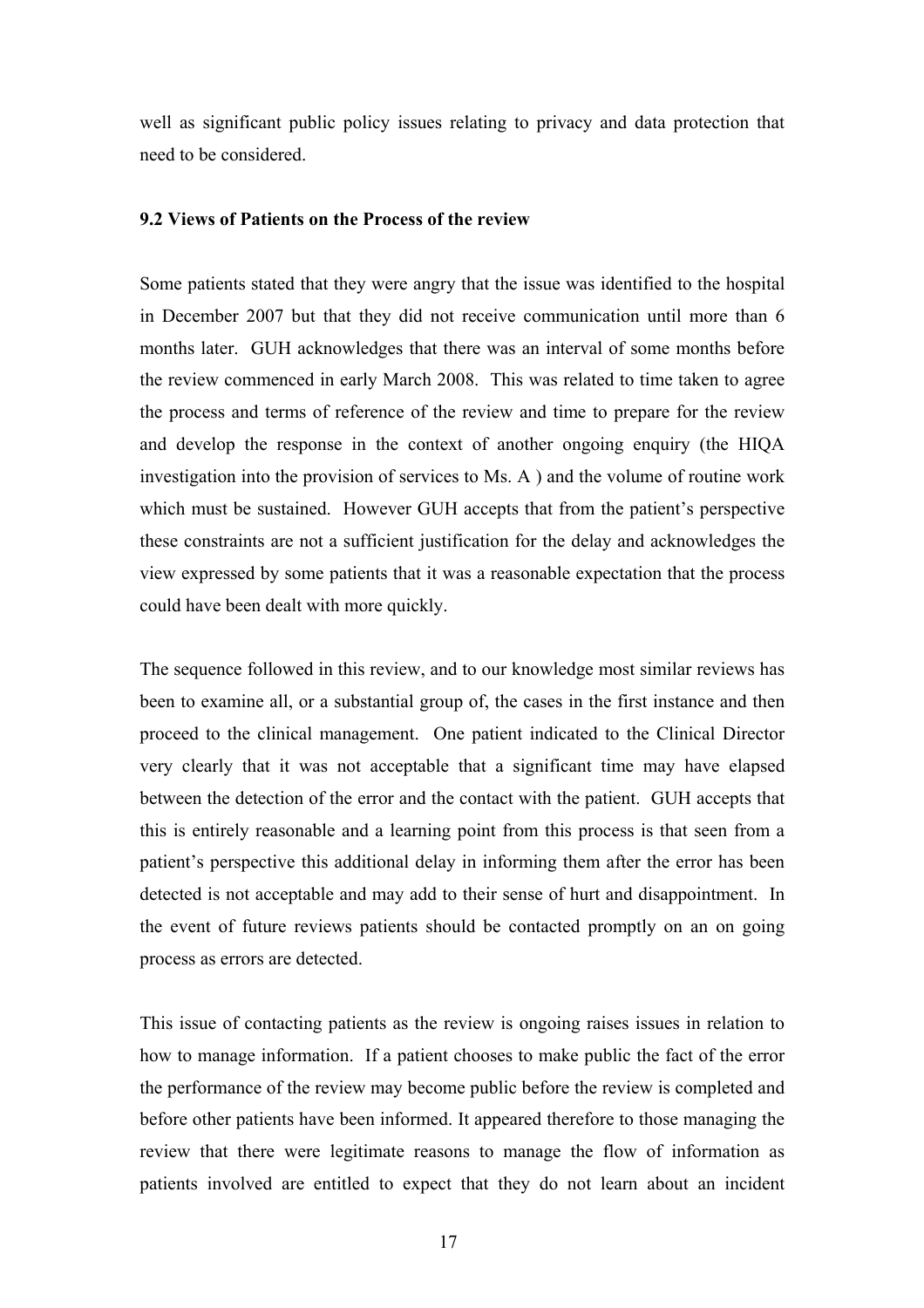involving themselves from media reports. Furthermore premature media reports based on incomplete information may generate alarm among patients that are not affected. The public response to such reports can overwhelm the capacity of the service to deal with the issue and make it difficult to remain focused on those patients most directly involved. Nevertheless the patient's right to be informed should take precedence over concerns regarding management of the public release of information. The role of independent advocacy services should be developed in all hospitals. In any case our experience would suggest that most if not all patients are very sensitive to the needs of other patients and will not wish to make a public statement while the review is ongoing if they are satisfied that the review is being performed in a timely and transparent manner, they are satisfied that they have received appropriate apology, consideration and care from the time of detection of the error and that the institution is committed to publication of the review on completion.

# **9.3 Communication with Patients**

The decision made in early July 2008 to make direct contact with patients before their doctor had made contact with them and in some cases before the clinical significance of the impact of the error was determined was a difficult one. Subsequent to this, one doctor expressed serious concern to the Clinical Director that this decision was entirely inappropriate. The basis for the decision was outlined in subsequent correspondence to all clinicians involved (Appendix 7). One doctor wrote to indicate his support for the decision under the circumstances.

Most patients and families, including those who were initially upset, expressed their appreciation that they had been informed. One patient and her family had a number of follow on discussions and a face to face meeting with the Clinical Director. She and her husband expressed the view that while they did need to be informed the process of contacting her was not well timed, lacked sensitivity and caused great upset. It is clear therefore that the communication process did not work well for all patients. Most patients, including those on whom the error had no impact indicated that they considered it important that they were given the information.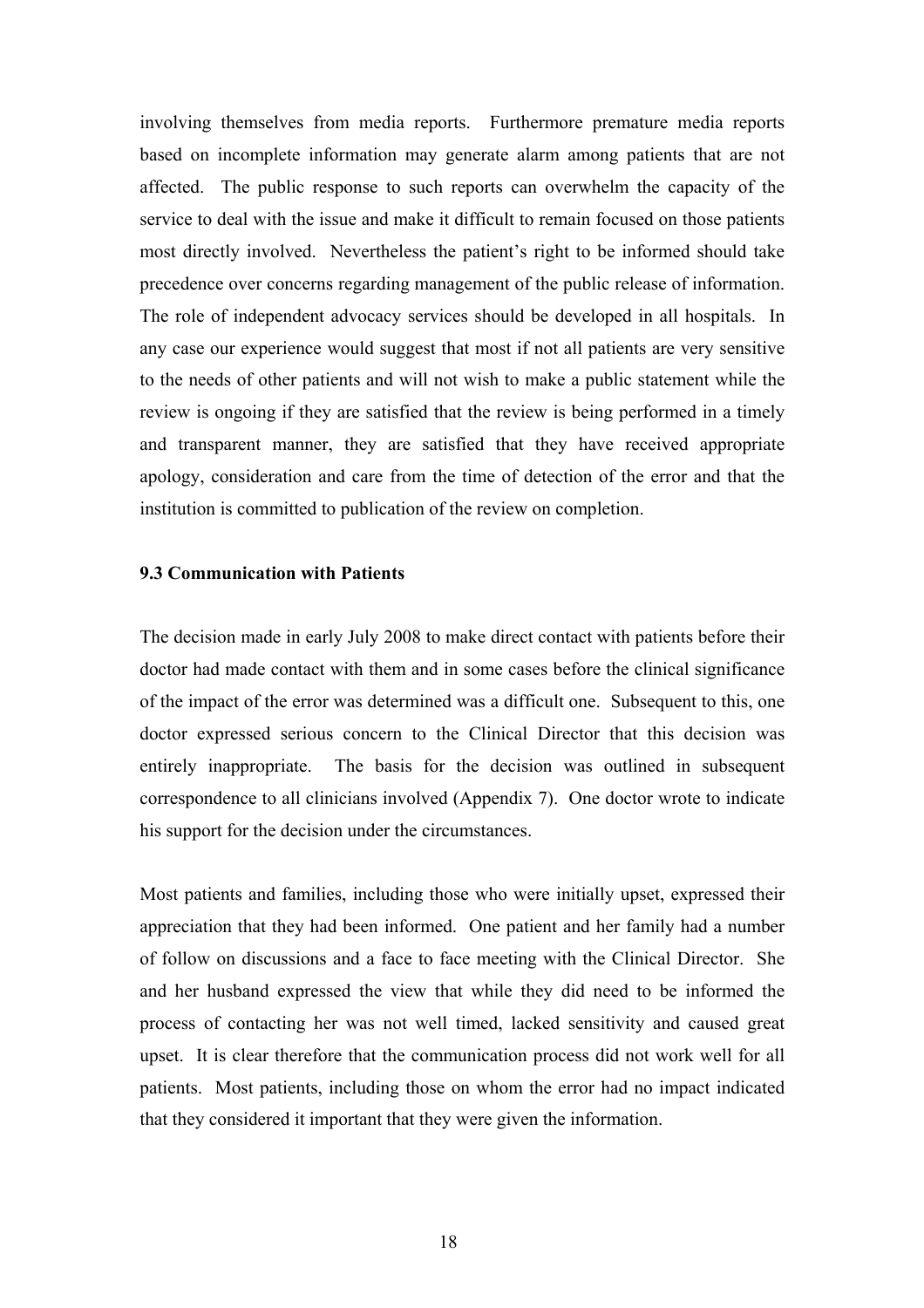Direct communication with patients from GUH, although it caused significant upset to one patient had the advantages that GUH could take full responsibility for managing the communication and that the patient had immediate contact with GUH for further questions and concerns. Communication with patients through an intermediary (Consultant or General Practitioner) as used for most patients in relation to the HIQA investigation worked very well for most patients. However some doctors declined to contact the patient regarding the issue and there was also one very significant instance of communication failure that came to attention using that process.

The use of intermediaries made it much more difficult for the hospital to ensure the nature of the information communicated the process of communication and to confirm that the patient had received full information. It is difficult to define which process is most appropriate. On balance direct communication between the hospital and the patient appears to be the best way to ensure that the hospital is seen to accept its responsibility and to ensure effective communication. Initial contact through a doctor known to the patient may help to minimize distress and may be appropriate but should then be followed up by direct communication.

Given that a small number of doctors expressed the view that direct communication with patients is never appropriate hospitals should bring to the attention of all medical practitioners and health care workers that responsibility for patient care is a shared responsibility. While the relationship of the patient with their chosen doctor is and should generally be respected the institution must reserve the right to make direct contact with the patient if this is warranted in specific circumstances.

Greater care is needed around communication of negative results of investigation to patients. Even in the best of circumstances diagnostic testing processes are far from perfect. The quality of the result depends on the quality of the specimen received in the laboratory (was the correct specimen taken at the right time and stored and transported properly) and the quality of the clinical information provided. The process depends on the training and expertise of the laboratory staff and on the quality assurance systems in place. Even when all of these elements are state of the art false positive results and false negative results will occur. Under-graduate and postgraduate education of health care workers must continue to emphasize the need for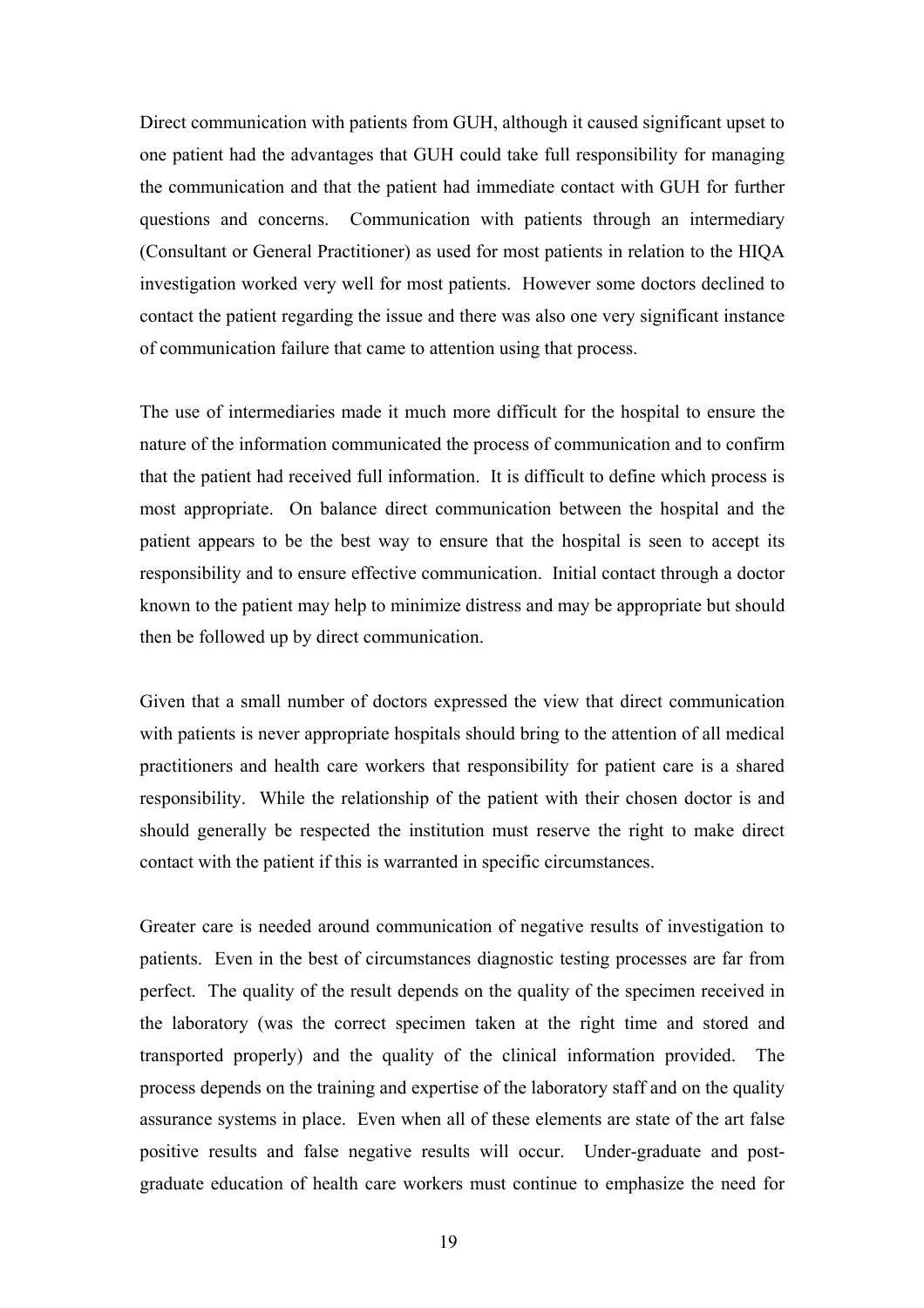caution regarding the interpretation of laboratory results and the need for clinical correlation in all cases.

Communication related to the limitations of diagnostic testing to health care workers and the public is most important in relation to screening tests intended for the early detection of disease. By definition screening tests are performed in patients who have no clinical features and so there is little chance that clinical clues will point out a false negative result. It is clear from discussions with patients related to the errors identified in this review process that this is not generally understood. Many patients appear to understand a negative screening test or diagnostic test result as an "allclear". While patients may be assured that an undetected cancer or other disease is much less likely if they have had a negative screening test it is essential to find a way of communicating clearly to patients that it is never possible to guarantee a patient that all will remain well for any period of time. Screening tests may reduce the uncertainty in our lives but do not remove it.

There was considerable debate amongst those involved in this process regarding the appropriateness of contacting families of deceased patients in circumstances in which the erroneous report had clearly made no impact on the patient's management. Although some families were initially upset by the telephone call, in all cases the families ultimately expressed the view that they appreciated that they had been informed and supported the hospitals decision to contact them.

### **9.4 Follow Up of Patients**

On the whole the process of follow up of patients who were identified as needing follow up worked well. Most medical practitioners in GUH and elsewhere recognised that the review of the patients' records and, where appropriate, review of the patient was deserving of high priority and dealt with the matter very promptly. Most delays were related to absence on leave of a specific doctor. The system of Clinical Directorate structures within GUH was very valuable in supporting clinical review and follow up.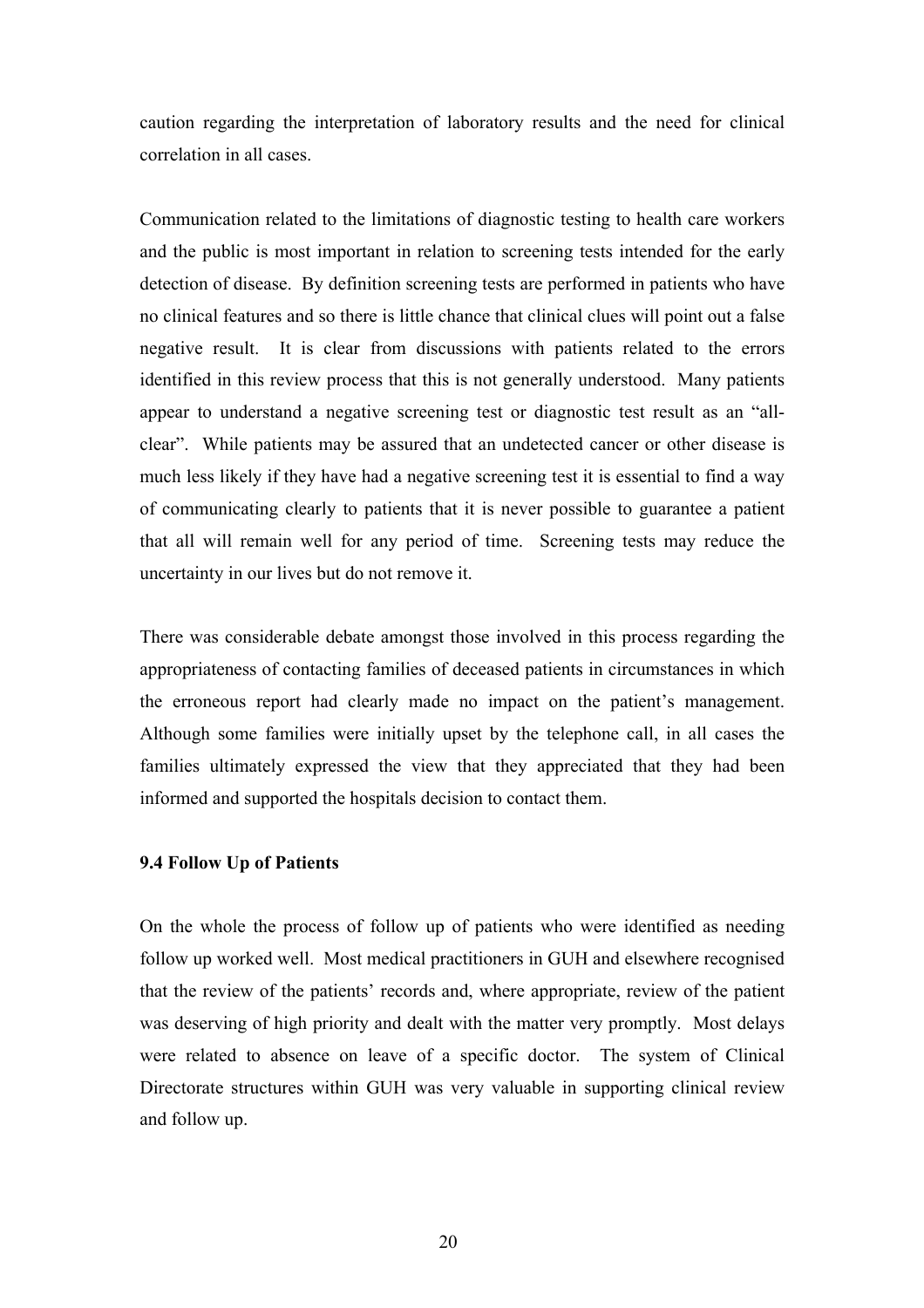Follow up of patients from outside of GUH (General Practitioners and other hospitals) was more challenging but again in almost all cases doctors dealt with the issues very promptly.

# **9.5 Communication with the Public and Media**

The process of ensuring that the findings of a review remains private until it is complete and all of the patients have been informed has been justified on the basis of (1) ensuring the right of the individual patient to know before the general public knows (2) on the basis of minimising stress for patients who may be included in the review but for whom the original report is confirmed (3) minimising stress for patients who are not involved in the review but who may fear that they are involved. These considerations are significant but should be subordinate to ensuring that individual patients are contacted promptly when an abnormality is detected.

At a more general level there is a need to assure the public that all errors will be dealt with promptly and thoroughly and that there is full disclosure on completion of all reviews or investigations.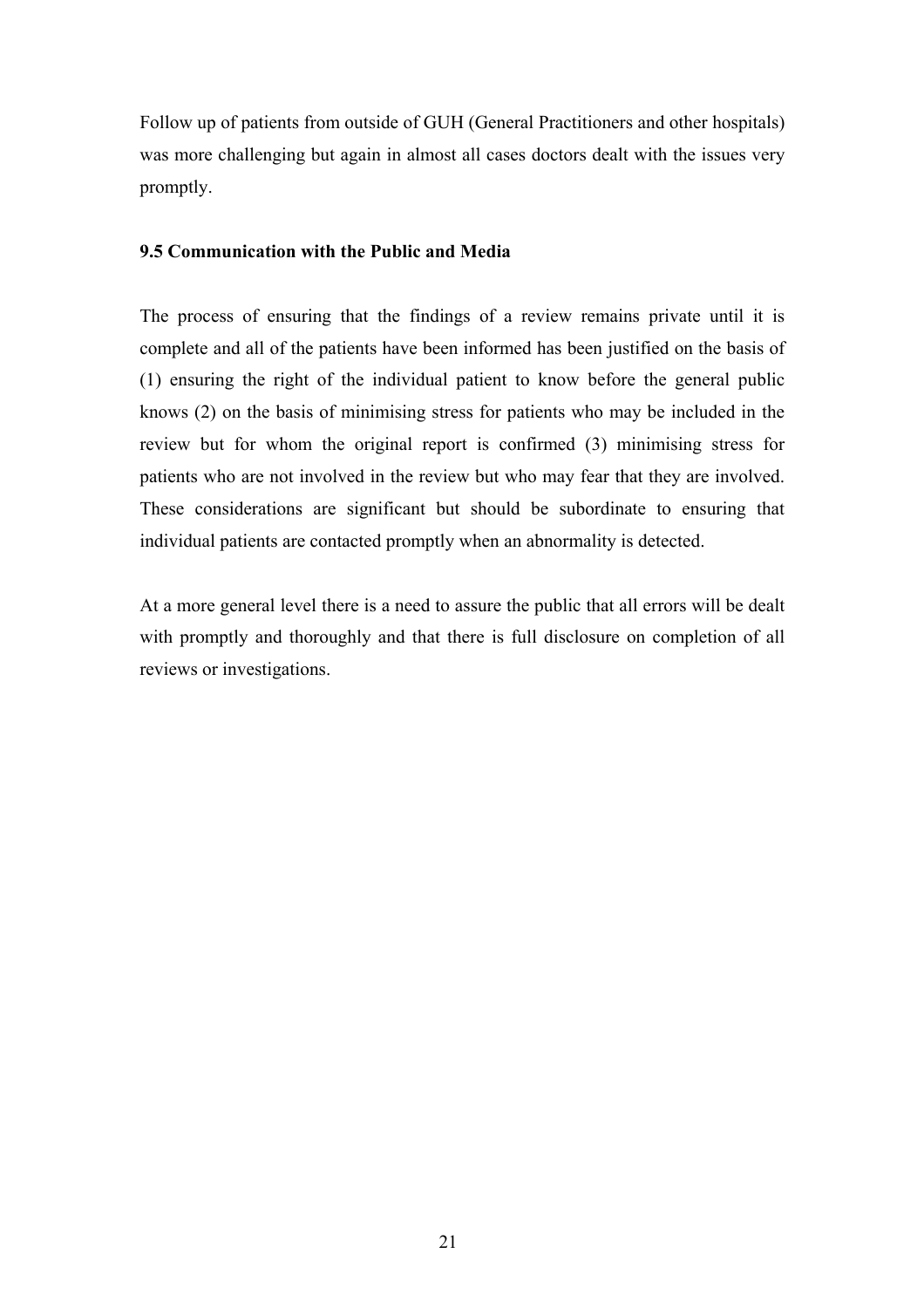# **Glossary of Terms and Abbreviations**

| <b>Benign</b>                             | Non cancerous                                                                                                                                                                              |
|-------------------------------------------|--------------------------------------------------------------------------------------------------------------------------------------------------------------------------------------------|
| <b>Biopsy</b>                             | The removal and examination of a sample of<br>tissue from a living body for diagnostic<br>purposes.                                                                                        |
| Carcinoma                                 | Cancer of epithelial cells                                                                                                                                                                 |
| <b>Clinical Directorates</b>              | Discrete service units in which all the service<br>workforce planning, budgeting and overall<br>management arrangements are held by one team<br>under the direction of a Clinical Director |
| <b>Cytology</b>                           | The study of cells                                                                                                                                                                         |
| Cytopathology                             | The study of cells in diagnosis of disease                                                                                                                                                 |
| <b>Galway University Hospitals</b>        | University Hospital Galway & Merlin Park<br>University Hospital.                                                                                                                           |
| <b>General Medical Council U.K.</b>       | The Council responsible for regulation of the<br>Medical Profession in United Kingdom.                                                                                                     |
| <b>GUH</b>                                | Galway University Hospital                                                                                                                                                                 |
| <b>HIQA</b>                               | Health Information & Quality Authority                                                                                                                                                     |
| <b>Histology</b>                          | The study of tissue                                                                                                                                                                        |
| Histopathology                            | The study of tissue in diagnosis of disease                                                                                                                                                |
| <b>HSE</b>                                | <b>Health Service Executive</b>                                                                                                                                                            |
| <b>Medical Council</b>                    | The Council responsible for regulation of the<br>Medical Profession in Ireland.                                                                                                            |
| <b>Multidisciplinary Meeting</b><br>(MDM) | The review of test results by a team of<br>Specialists.                                                                                                                                    |
| <b>NHS</b>                                | <b>National Health Service</b>                                                                                                                                                             |
| <b>The Faculty</b>                        | The Faculty of Pathology of the Royal College<br>of Physicians of Ireland                                                                                                                  |
| <b>WTE</b>                                | Whole Time Equivalent                                                                                                                                                                      |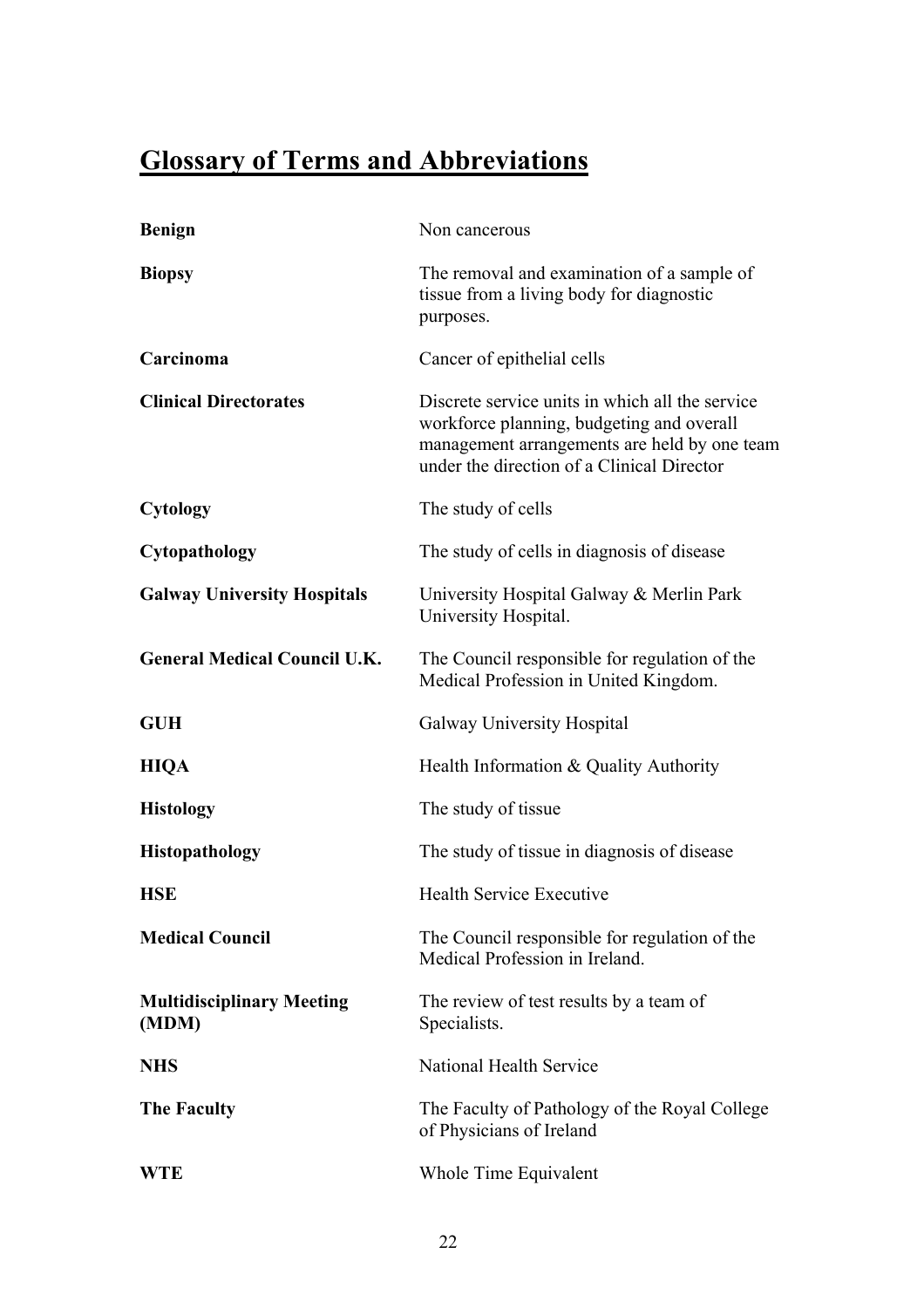# **Appendix 1.**

# **TERMS OF REFERENCE FOR REVIEW**

# **(01-02-2008)**

# Purpose

■ To conduct a review of diagnostic work carried out by

Dr. E during the period 16/02/04 – 28/03/04 while employed as Consultant Histopathologist at University Hospital Galway in order to identify and prioritise which, if any, of these patients may need further diagnostic or therapeutic interventions.

# Management of the Review

A GUH Steering Group to manage the review will be convened as follows

- Professor M. Cormican, Clinical Director, Laboratory Medicine Chair **GUH**
- Ms. B. Howley, General Manager GUH
- Mr. P. Commins, A/Deputy General Manager GUH
- Fiona McHugh, SEO, GUH
- Dr. John Callaghan, Consultant with Administrative Responsibility in Histopathology, GUH
- Dr. Mary Casey, Consultant with Administrative Responsibility in Cytopathology, GUH

The Faculty of Pathology will establish a Panel which will be available to the GUH Steering Group. The panel will consist of:

- The Dean, Dr Gerard Boran
- The Honorary Secretary, Dr Tom Crotty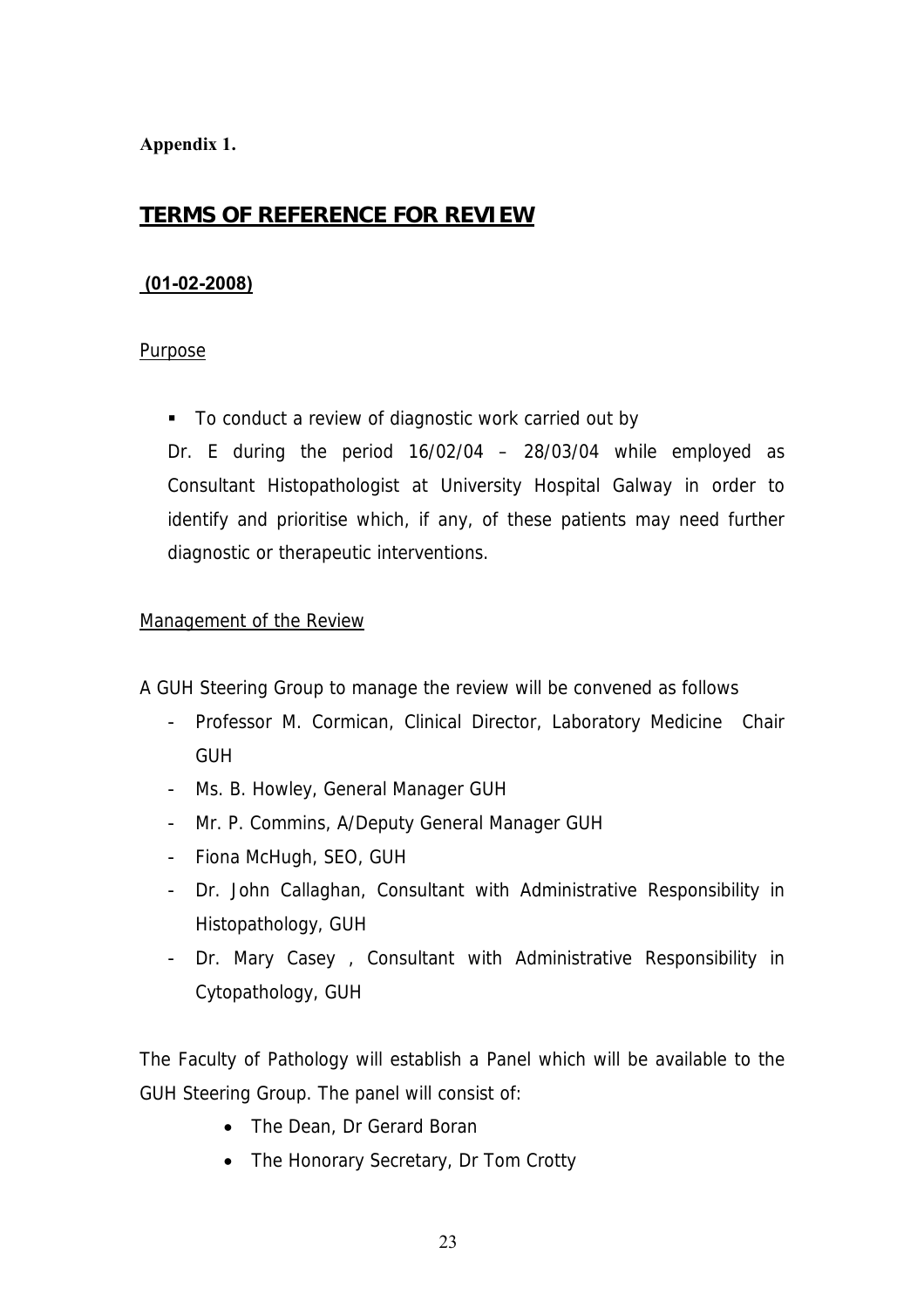- The Vice Dean, Dr Conor O'Keane (effective Feb 8 2008)
- Dr Mairead Griffin (advisor on gynaecological cytology)

The Faculty Panel will:

- Provide advice on the methodologies used in the review
- Provide feedback to the Steering Group on the report at the drafting stage
- Identify or recommend additional reviewing pathologists as required
- Review cases where there is a difference of opinion between the reviewing pathologists at GUH to assist in reaching a conclusion.

Other pathologists may be co-opted to the Faculty Panel.

# Conduct of review

The review will be conducted according to the agreed documented methodologies. Any changes to these methodologies must be reviewed by the Faculty panel before proceeding.

# Output and Actions arising from the review

- To arrange prompt clinical assessment and/or diagnostic investigations for any patient identified during the review as possibly requiring further diagnostic or therapeutic intervention.
- **IF In the case of any patient identified as needing further diagnostic or** therapeutic intervention, the hospital is to make this information available to the patients concerned and/or their G. P. or their **Consultant**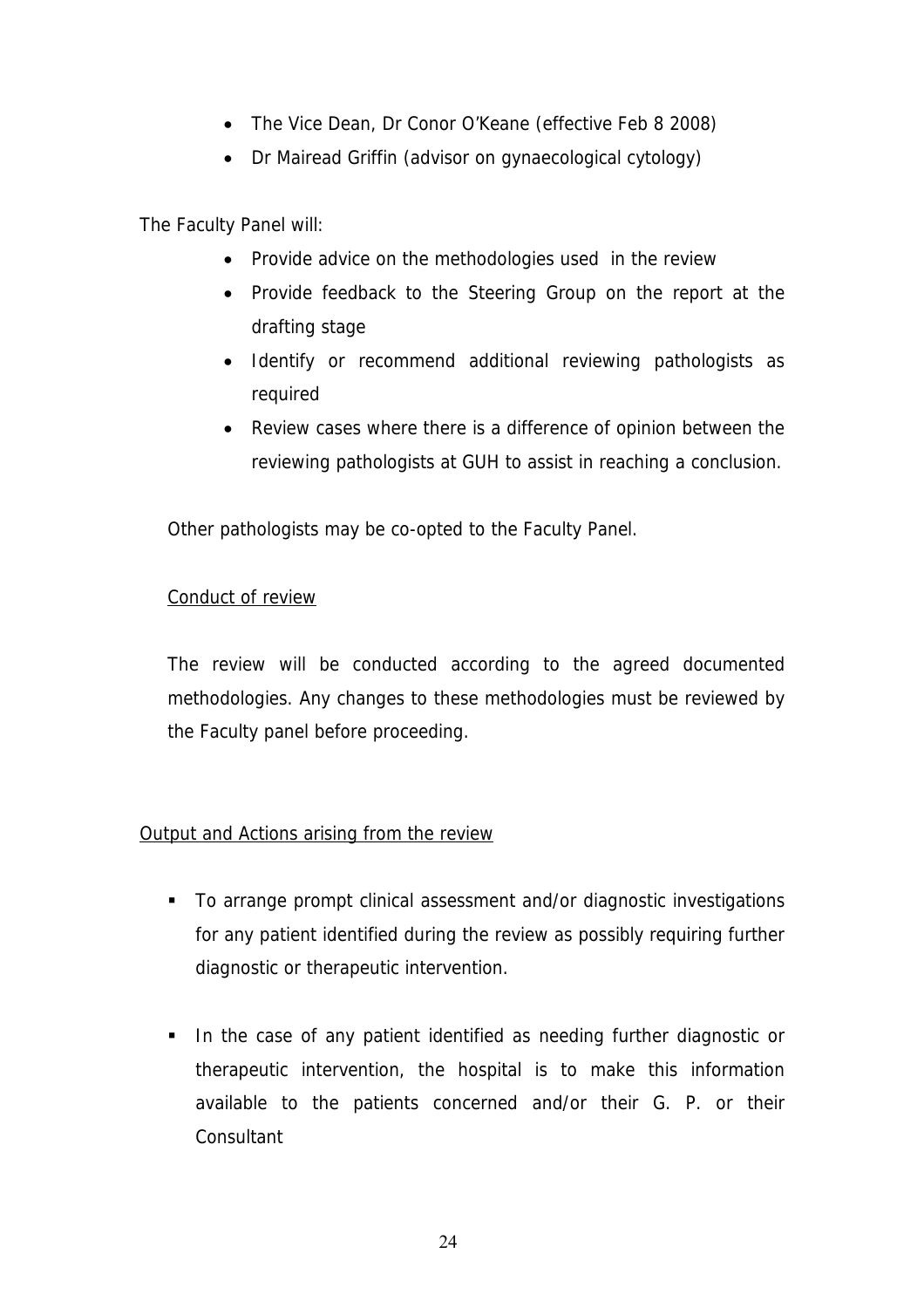To arrange rapid access to diagnostics and treatments where required.

# Report

- The Steering group will submit draft report to faculty panel. On completion of the review by the faculty the report will be made available to the National Hospitals Office, the Department of Health and Children and the Health Information and Quality Authority.
- Every effort will be made to complete the report by: 1 June 2008.

# Changes to Terms of Reference

 Where circumstances arise during the course of the review such that it becomes necessary to change the Terms of Reference, such changes must be discussed and agreed by the Steering Group and the Faculty. It may also be decided that a separate review is more appropriate under such circumstances than changing the Terms of reference of this review.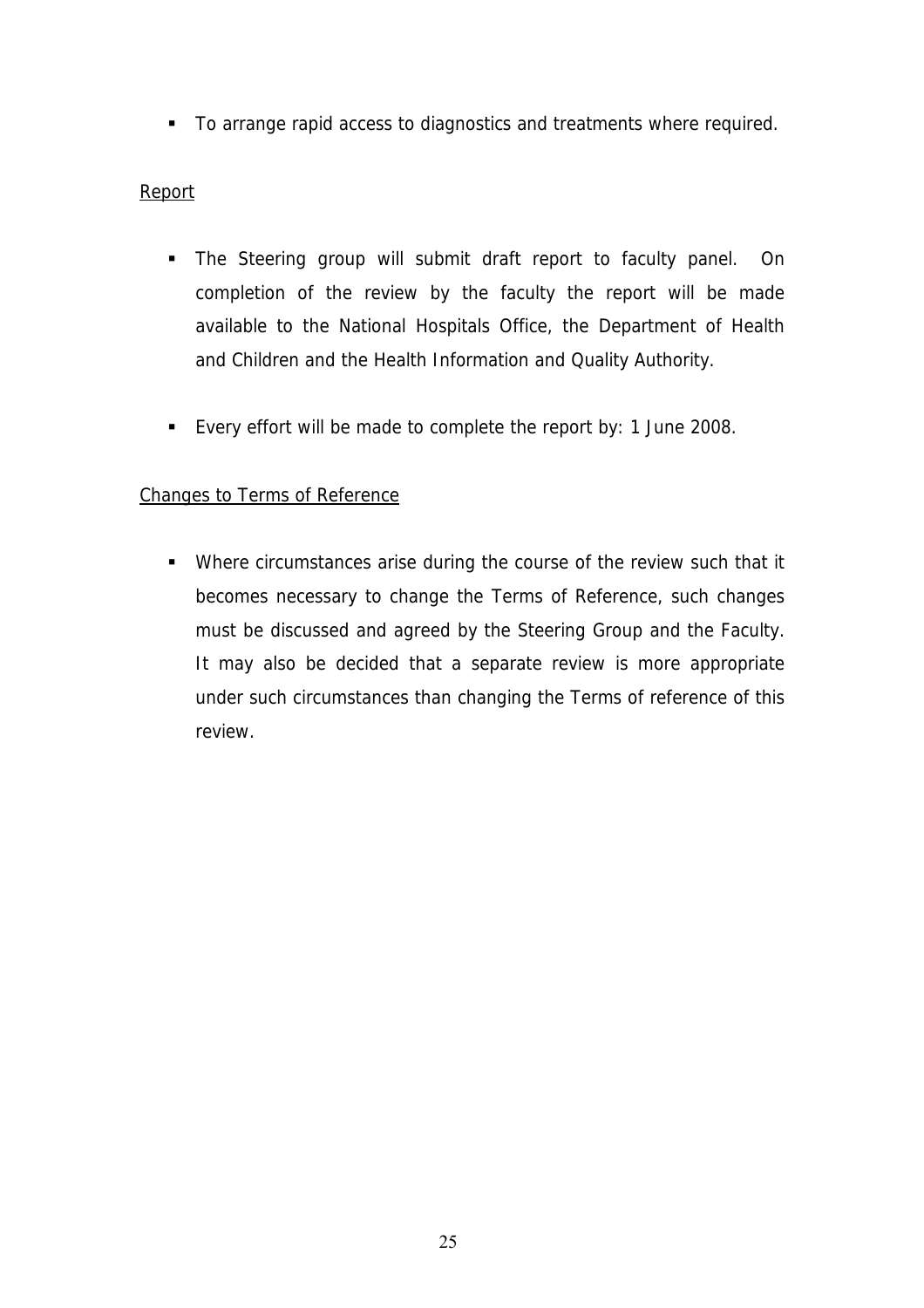# **Appendix 2.**

**Sample of Covering Letter accompanying 23 histopathology and 1 diagnostic cytology reports with amendments of detail.** 

Date

Doctor Name

Re: Patient Name, DOB, Hospital Number; Laboratory Report number

Dear Mr / Dr.

A review of this patient's biopsy material was carried out by Dr. ---------- and Prof ---- ---------- as part of a review of the work of a locum consultant Histopathologist, Dr. who worked at GUH for a short period in 2004. I enclose a copy of the original report from Dr.  $\blacksquare$  and an amended report from Dr. ------------ and Prof. ----------. The amendment represents a modification of the original report, which appears to me to be minor, but nevertheless my colleagues and I considered it appropriate to bring it to your attention. I apologise for the need to amend the report. If you wish to discuss the matter further please feel free to contact Dr. ---------------- Consultant Histopathologist (extension ------ ) or myself (---------).

Yours sincerely

----------------------------

Clinical Director of Laboratory Medicine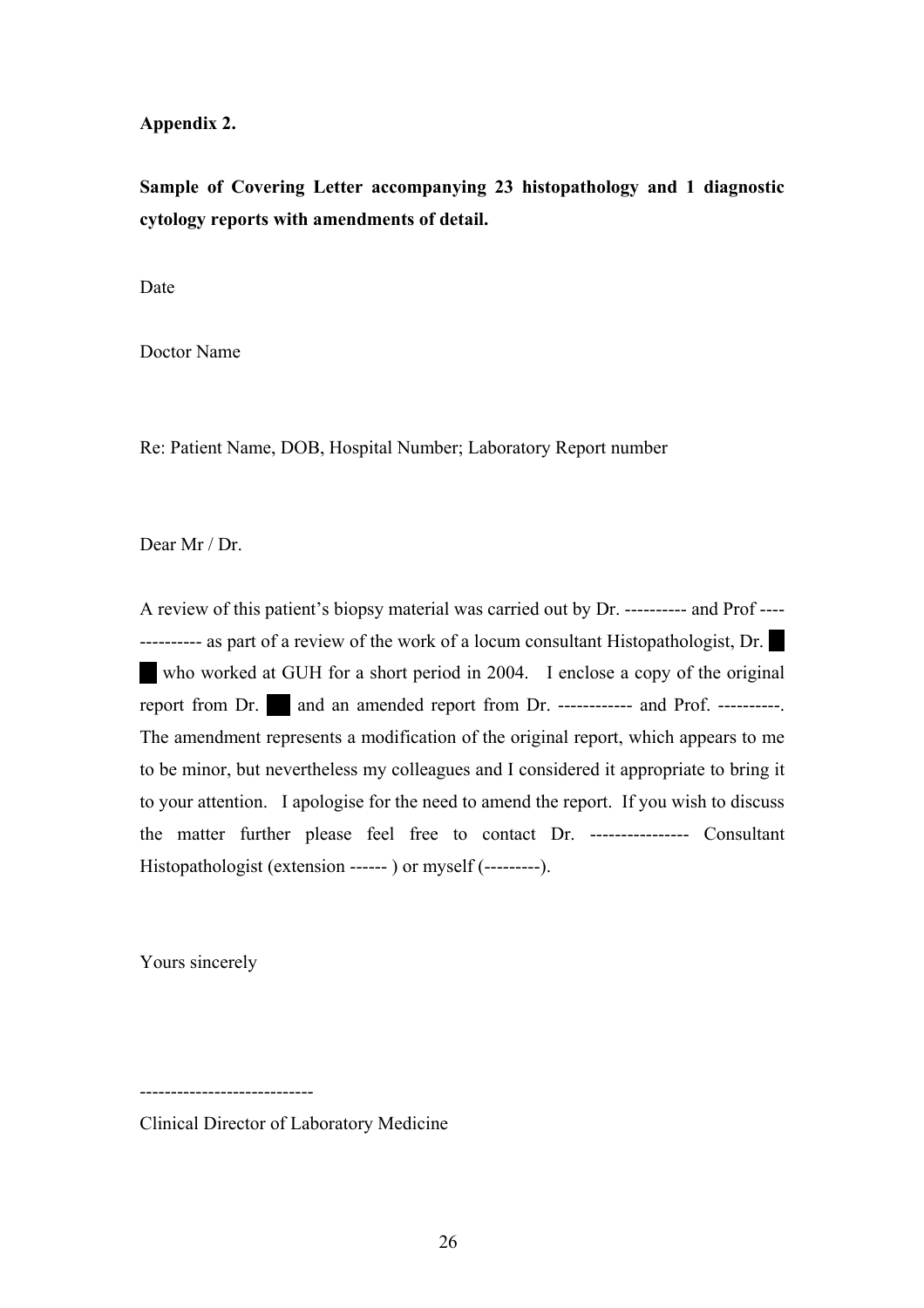# **Appendix 3.**

# **Template of Letter Accompanying Reports with substantive change.**

Date

# **PRIVATE & CONFIDENTIAL**

**Mr \_\_\_\_\_\_\_\_.**  Consultant \_\_\_\_\_\_\_\_ Galway University Hospitals

Re: Review of Pathology reports of Locum Consultant Histopathologist during the period of his employment of 16/02/04 – 28/03/04 at University Hospital Galway

Reference No: (GUH)

Patient Name RH Number Specimen Type

 $\frac{1}{2}$  ,  $\frac{1}{2}$  ,  $\frac{1}{2}$  ,  $\frac{1}{2}$  ,  $\frac{1}{2}$  ,  $\frac{1}{2}$  ,  $\frac{1}{2}$  ,  $\frac{1}{2}$  ,  $\frac{1}{2}$  ,  $\frac{1}{2}$  ,  $\frac{1}{2}$  ,  $\frac{1}{2}$  ,  $\frac{1}{2}$ 

Dear Mr. \_\_\_\_\_\_\_\_\_\_,

Galway University Hospitals recently received information that a pathologist who was employed in GUH for the period of 16/02/04 – 28/03/04 was the subject of a subsequent investigation in the UK. The investigation indicated a higher than expected rate of errors in reports. As a result of this information this Hospital informed HIQA and with the support of the Faculty of Pathology of the Royal College of Physicians of Ireland has undertaken a review of all the work of the doctor concerned during the period of his employment here. Our information is that he left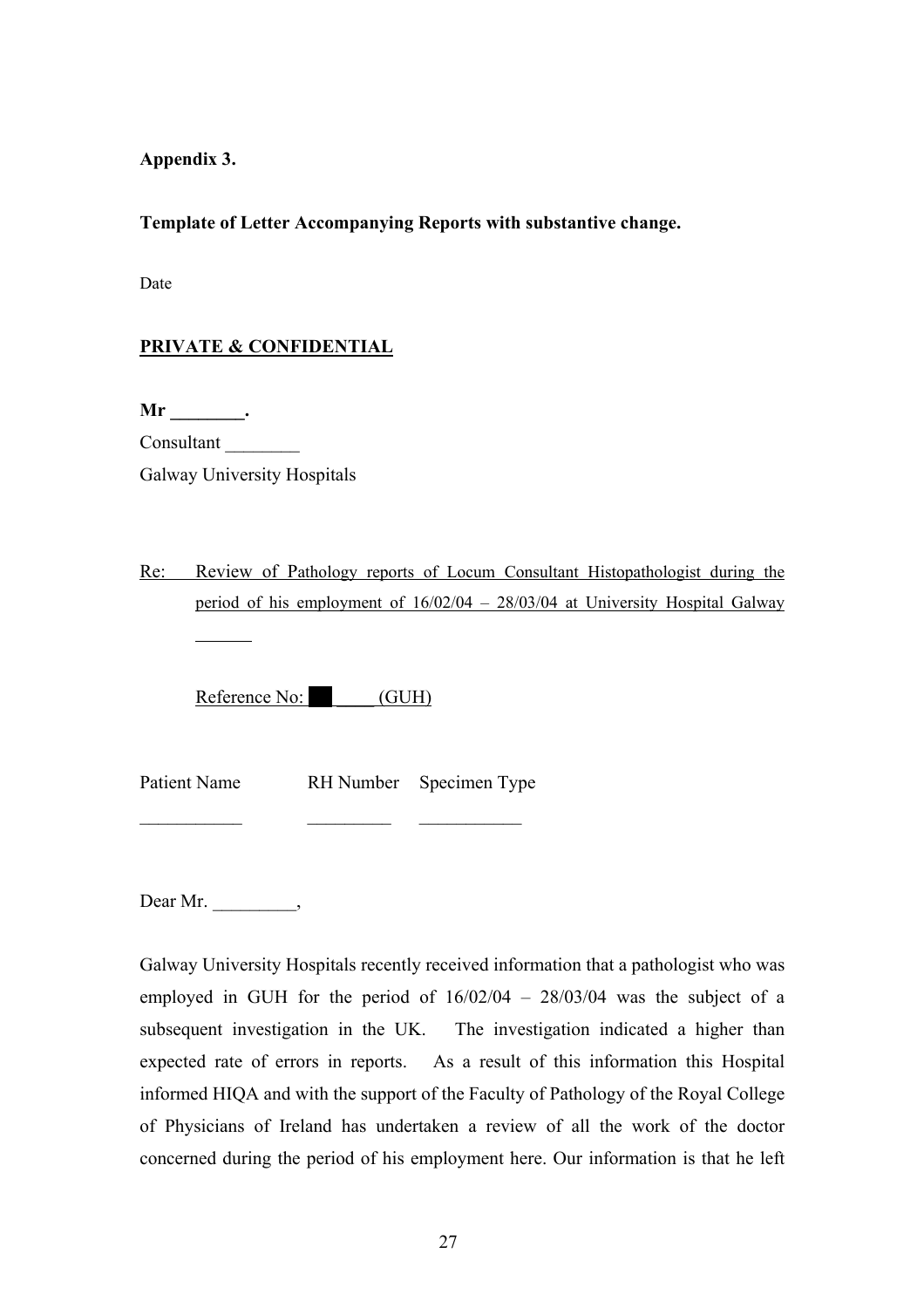Ireland at the end of his period of employment here and did not work at any other hospital.

A patient who was under your care is among those for whom a slide review has indicated a change from the original report.

The original report was as follows

 $\frac{1}{2}$ 

Following independent internal review by two histopathologists the amended report is as follows

 $\mathcal{L}_\mathcal{L} = \mathcal{L}_\mathcal{L} = \mathcal{L}_\mathcal{L} = \mathcal{L}_\mathcal{L} = \mathcal{L}_\mathcal{L} = \mathcal{L}_\mathcal{L} = \mathcal{L}_\mathcal{L} = \mathcal{L}_\mathcal{L} = \mathcal{L}_\mathcal{L} = \mathcal{L}_\mathcal{L} = \mathcal{L}_\mathcal{L} = \mathcal{L}_\mathcal{L} = \mathcal{L}_\mathcal{L} = \mathcal{L}_\mathcal{L} = \mathcal{L}_\mathcal{L} = \mathcal{L}_\mathcal{L} = \mathcal{L}_\mathcal{L}$ 

 $\mathcal{L}_\text{max}$  , and the contract of the contract of the contract of the contract of the contract of the contract of the contract of the contract of the contract of the contract of the contract of the contract of the contr

Copies of the original and amended reports are attached. Dr. ---------- has attempted to identify any other reports, related to this patient from around the time when the specimen in question was submitted. I enclose copy of all relevant reports.

It is now necessary to determine if the error in the laboratory report had any impact on the care of the patient and I would be very grateful if you can assist with this process. If you are able to assist I would be grateful if you could complete the attached form (Patient Case Management) and return to Dr. -------------, Department of Histopathology as soon as possible. If you would like to discuss the matter further please telephone Dr. ---------- or Prof. ---------- at 091 ------- and 091 ----- respectively.

I appreciate that the completion of the review and form is a significant undertaking but would be grateful if you can give this a high priority. To assist you in reviewing the patient records they have been retrieved and are available for immediate access by contacting ----- -------, Deputy General Manager's Office at ext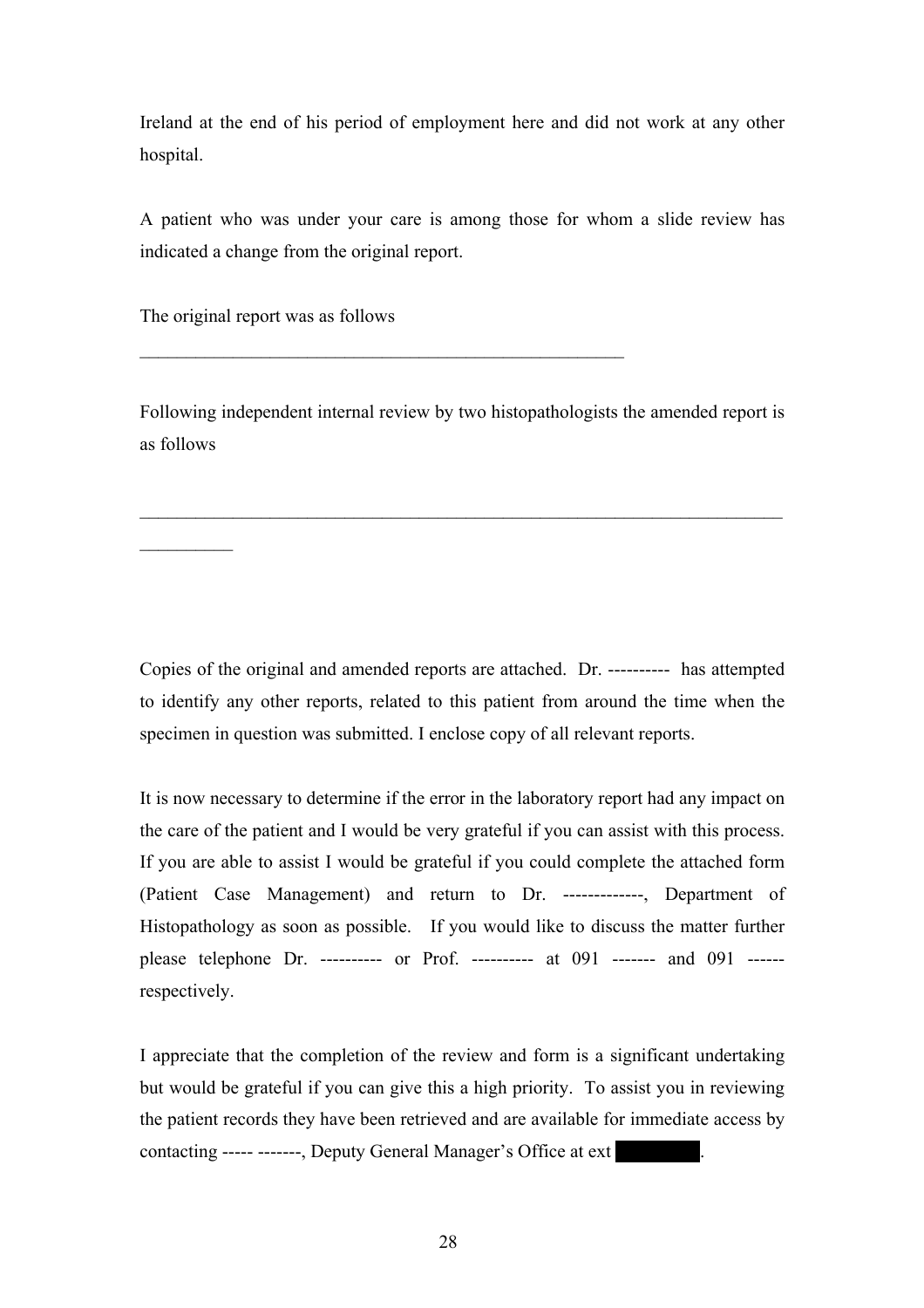# **If you do not feel that you are able to assist in dealing with this matter please let me know so that alternative arrangements can be made.**

I apologise to you for this error. I would like to say how sorry I am that this error was made with the patients sample and I very much regret if this had any impact on the care of the patient.

Yours sincerely,

 $\mathcal{L}_\text{max}$  , we have the set of the set of the set of the set of the set of the set of the set of the set of the set of the set of the set of the set of the set of the set of the set of the set of the set of the set of

General Manager, Galway University Hospitals.

Enc.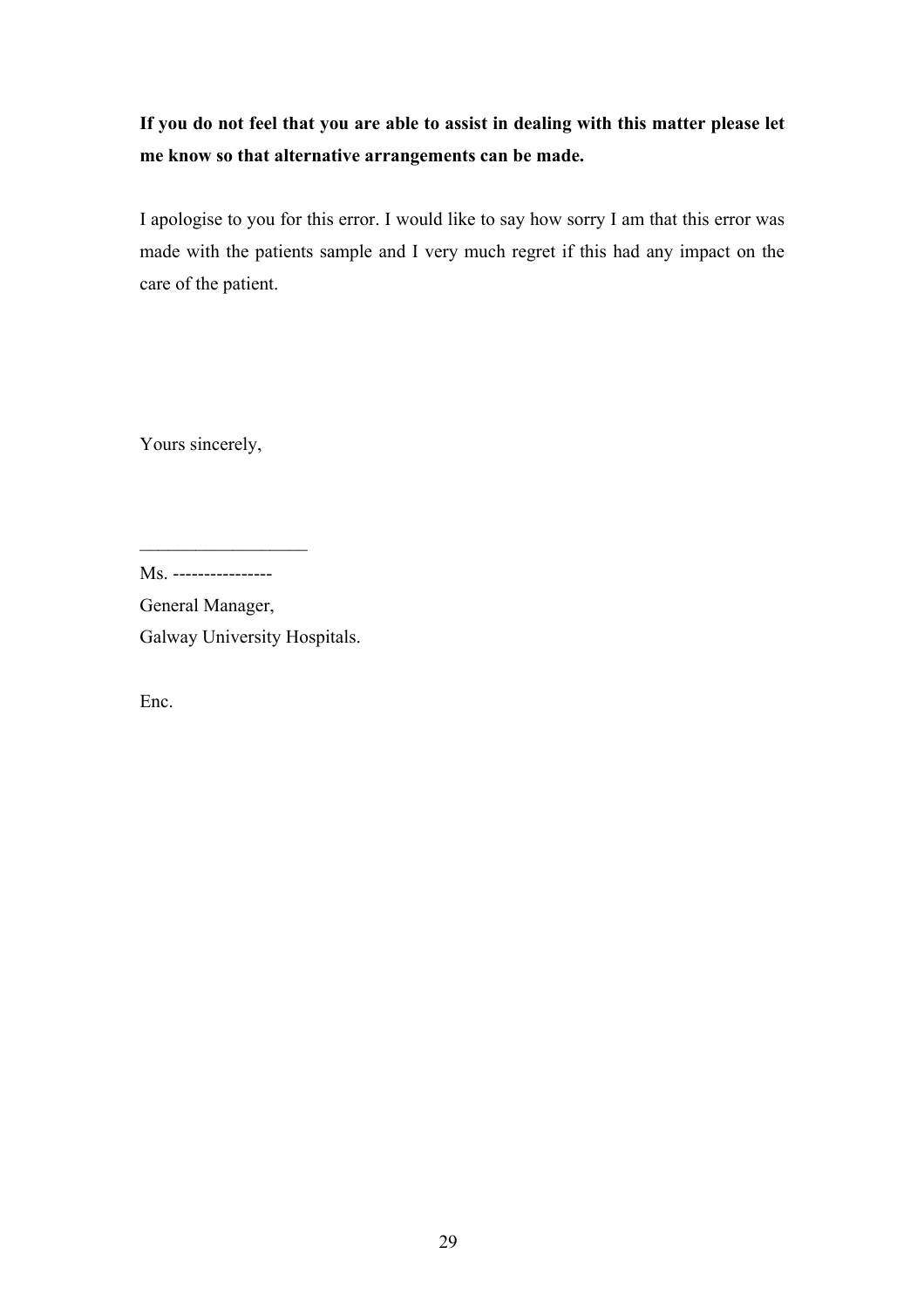**Appendix 4.** Reporting template for completion by clinician reviewing patient.



# **Highly Confidential Patient Case Management**

Please complete and return to **Profession Corp.** Clinical Director, Department of Pathology Medicine.

| <b>GP Name/Consultant:</b> |        | <b>Phone No:</b>                    |      |  |  |
|----------------------------|--------|-------------------------------------|------|--|--|
| <b>Address:</b>            |        |                                     |      |  |  |
| Reference                  |        | <b>Histology / Cytology Number:</b> | DOB: |  |  |
| <b>Patient Name and</b>    |        |                                     |      |  |  |
| <b>Address</b>             |        |                                     |      |  |  |
| <b>Contact Tel Number</b>  | (Home) | (Mob)                               |      |  |  |

| Mai<br>agemen. |  |  |
|----------------|--|--|
|                |  |  |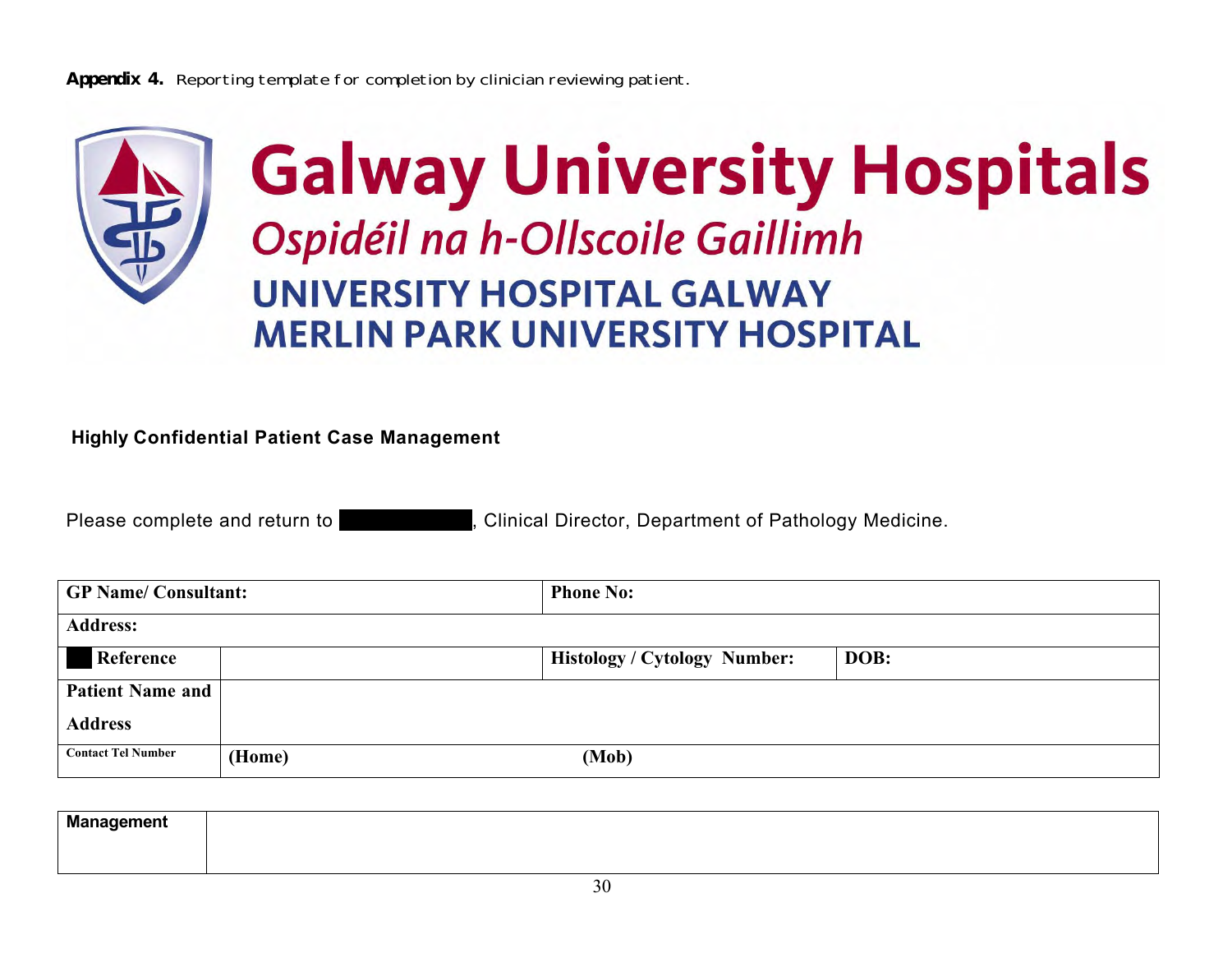| <b>Action</b><br>taken<br>and Outcome |  |
|---------------------------------------|--|
|                                       |  |
| <b>Patient</b><br>Response            |  |

Please note any other comments you wish to make in relation to this case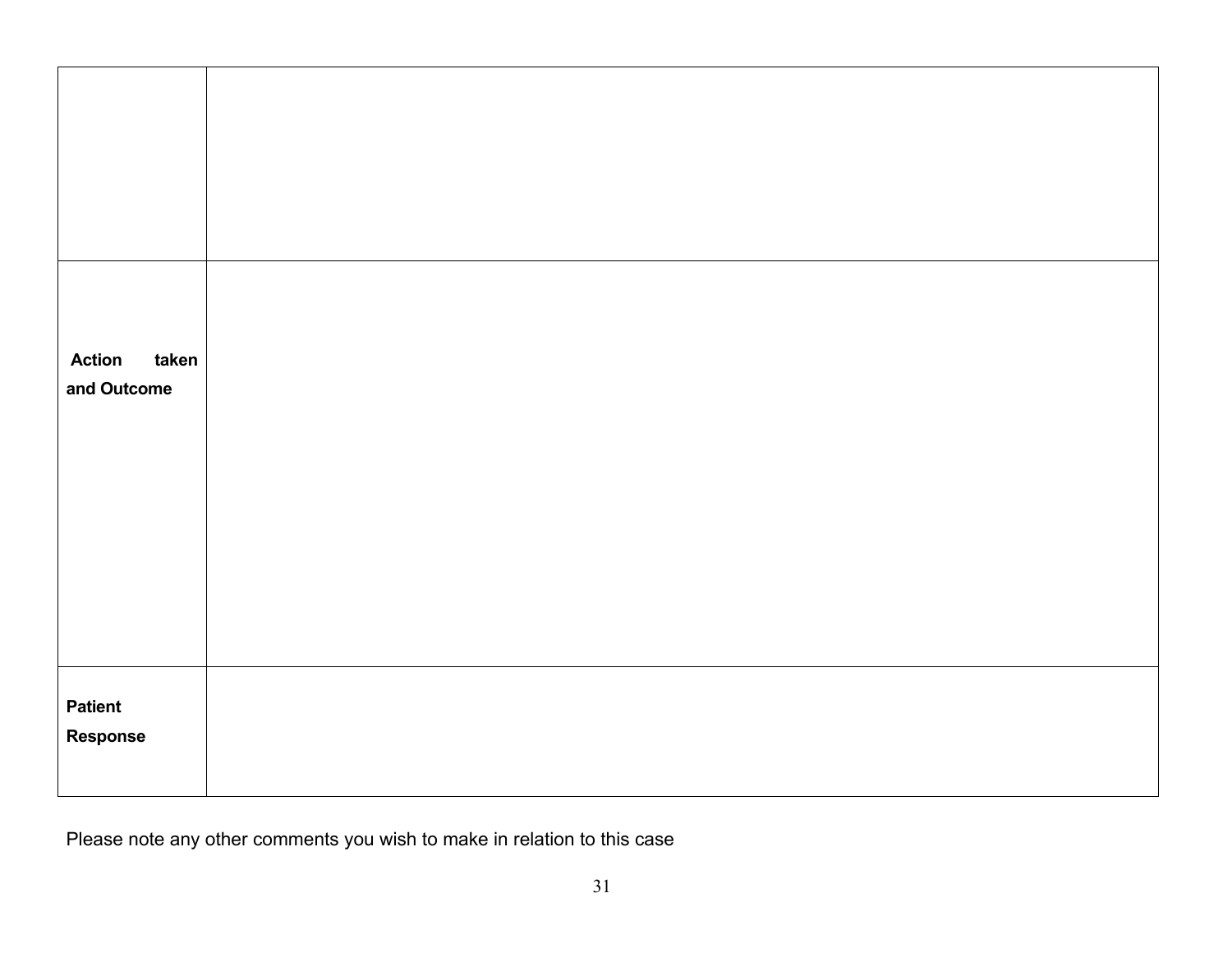| Date<br>$\sqrt{ }$ | <b>Follow up Details</b> | Signature |
|--------------------|--------------------------|-----------|
| Time               |                          |           |
|                    |                          |           |
|                    |                          |           |
|                    |                          |           |
|                    |                          |           |
|                    |                          |           |
|                    |                          |           |
|                    |                          |           |
|                    |                          |           |
|                    |                          |           |
|                    |                          |           |
|                    |                          |           |
|                    |                          |           |
|                    |                          |           |
|                    |                          |           |
|                    |                          |           |
|                    |                          |           |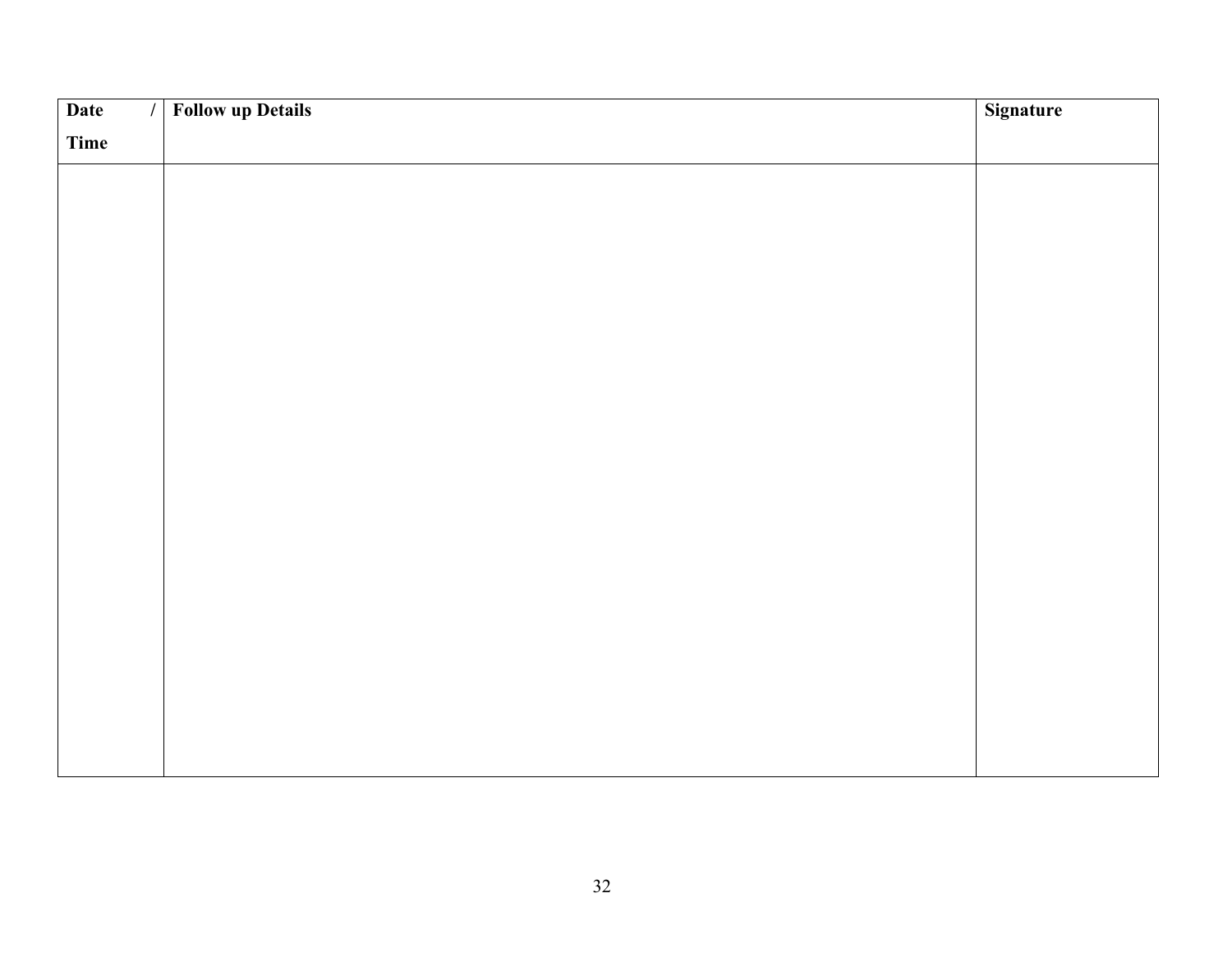**Appendix 5: Sample letter to patients** 

# **GENERAL MANAGER'S OFFICE**

| University Hospital Galway |  |  |
|----------------------------|--|--|
| Newcastle, Galway Ireland  |  |  |
| Tel:                       |  |  |
| Fax:                       |  |  |
| Date                       |  |  |
|                            |  |  |
| Name                       |  |  |
| Address                    |  |  |

Dear Ms.

I am following up on a telephone call that you received some days ago from one of the staff at Galway University hospital.

In December of 2007 the hospital received information from the UK about concerns regarding the work of a doctor who had worked in Galway for a brief period in February and March of 2004. When the doctor finished working in Galway he went to the UK. After he had been working in the UK for some time the hospital he worked at became aware of concerns regarding his practice. They carried out a review of his work and found that he had made a number of mistakes. When Galway University Hospitals learned about this we contacted the National Hospitals Office, within the HSE and the Health Information and Quality Authority (HIQA) to discuss it. With advice from the Faculty of Pathology we started to review all of the work that doctor did while he was in Galway.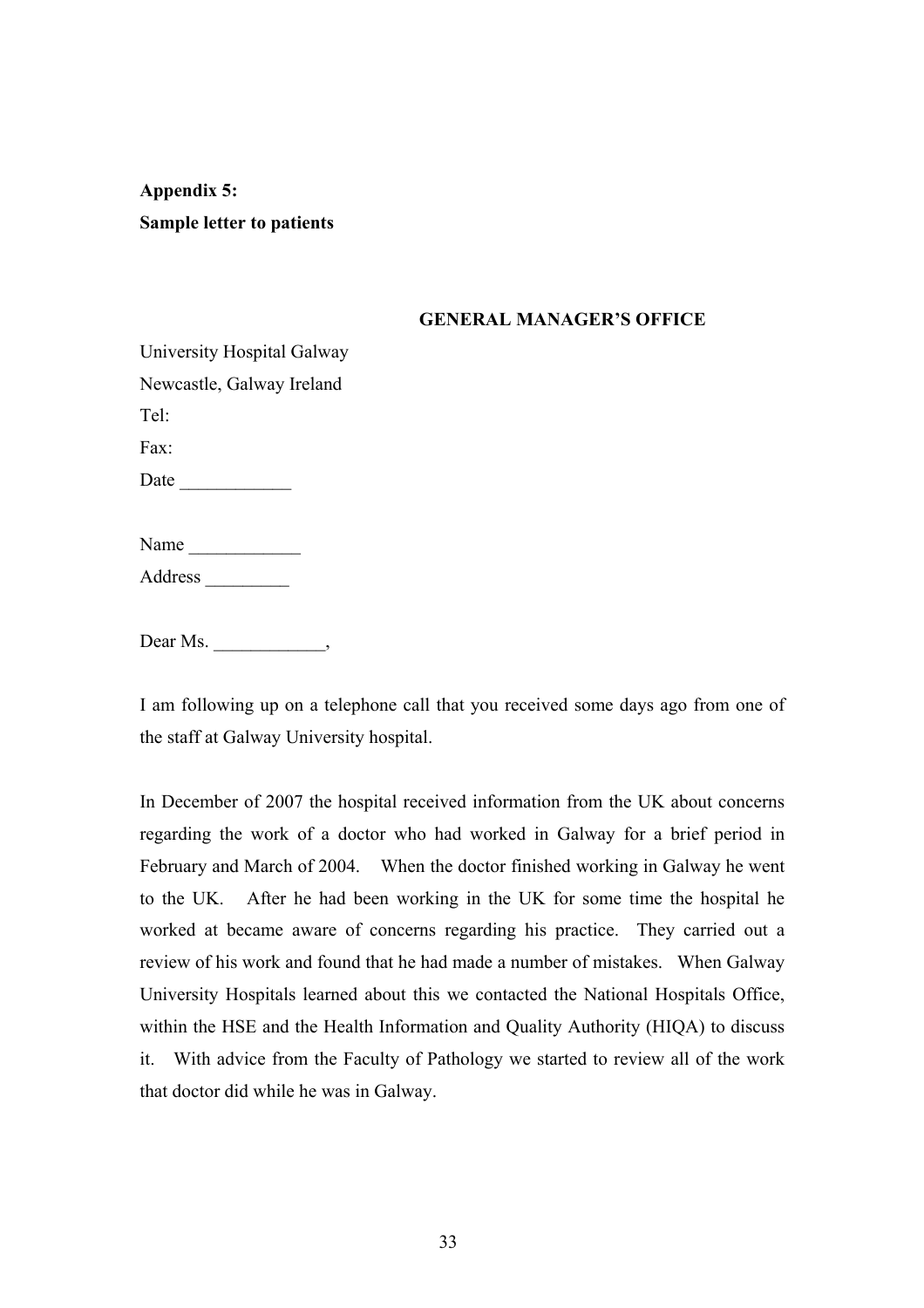Among the specimens that the doctor looked at while he was working in the lab in Galway was a ------------ taken from you by Dr. \_\_\_\_\_\_\_\_\_ in March 2004. The doctor that looked at the specimen in 2004 reported *\_patient specific text<sup>a</sup>* \_. The two doctors who looked again at the specimen from 2004 report that *patient specific text<sup>a</sup>*. Dr. has reviewed the clinical notes and I understand that the change in the laboratory report makes *no difference*/ *patient specific text<sup>a</sup>* to the treatment you required.

I apologise to you for the mistake made on your test in 2004. If you have any concerns about this and would like to discuss it further please telephone my office at 091---------- and we can arrange for a meeting to discuss it. I plan to send you a copy of a report on the review of the work of this pathologist in due course when it is complete. If you do not wish to receive a copy of the final report please let me know.

Yours sincerely

 $\overline{a}$ 

General Manager

a. A non-technical explanation specific to each patient was inserted at this point.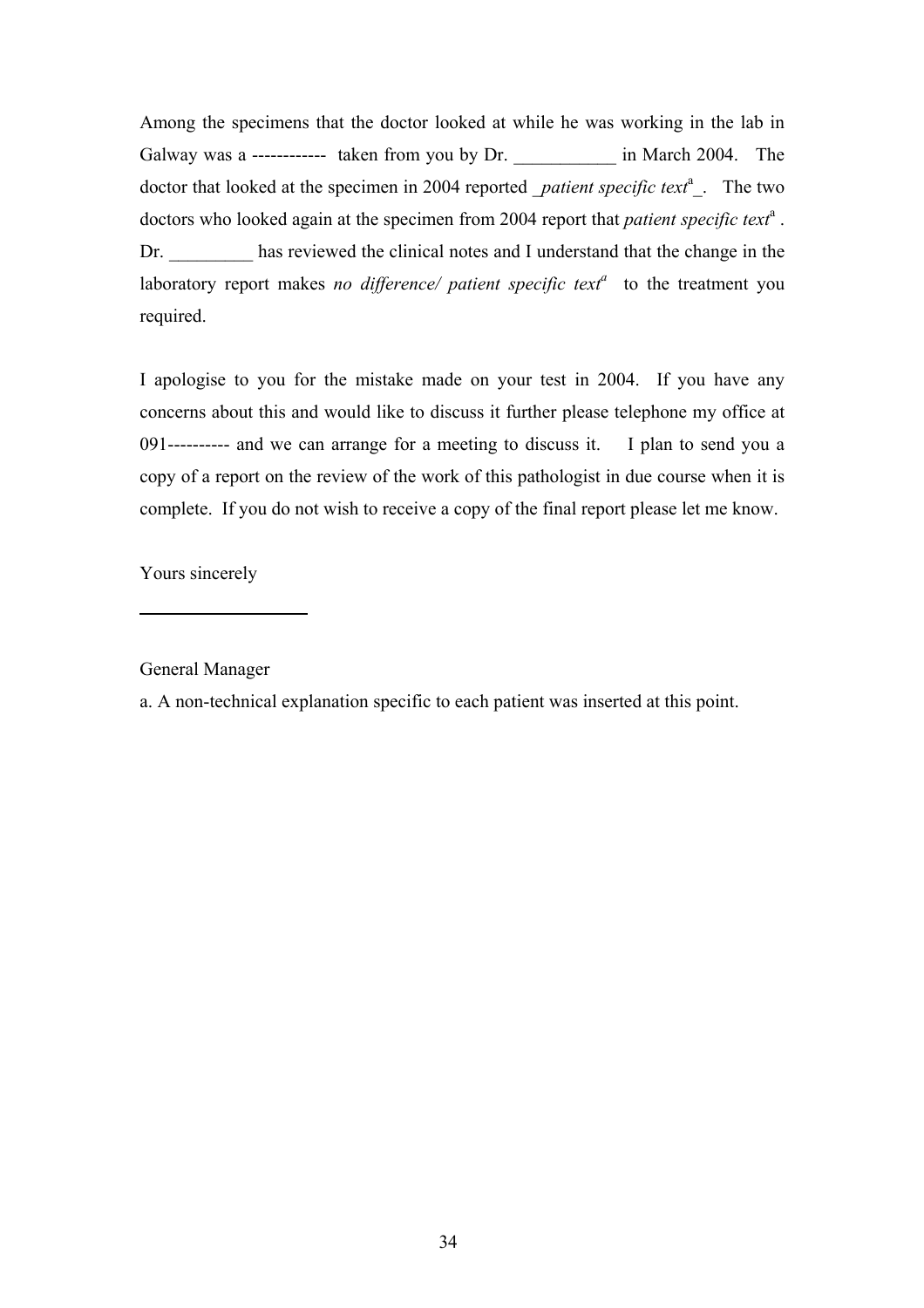# **Appendix 6 Process for Recruitment of Locum Consultants**

# **Galway University Hospitals – Process for Appointment of Temporary and Locum Consultants**

This process has been drawn up and will be implemented, in accordance with the Commission for Public Service Appointments Codes of Practice for Recruitment and all relevant HSE Circulars.

# **Temporary Consultants**

In accordance with *HSE HR Circular 012/2007* dated 26/06/07 (see attached), Temporary Consultants are employed on a limited fixed term or specified purpose basis to cover a vacancy (approved and funded post). The vacancy may have arisen for a number of reasons, e.g. retirement of the substantive post holder, the development of a new specific initiative, career break, etc. The Temporary Consultant is the only individual in receipt of pay in respect of the post.

# **Locum Consultants**

As outlined in *HSE HR Circular 012/2007*, Consultants who are employed in a locum capacity are defined as those employed to provide cover for the substantive post holder who is on paid or statutory leave. This includes for example, sick leave, annual leave, statutory leave such as maternity leave, parental leave, etc. Locum status does **not** include situations where a locum Consultant is employed to provide cover for a career break or other unpaid leave, such as long term sick leave or to temporarily fill a vacant post.

# *Appointment Process:*

1) Vacancy identified by the General Manager/ HR Manager/ Medical Manpower Manager and Clinical Director.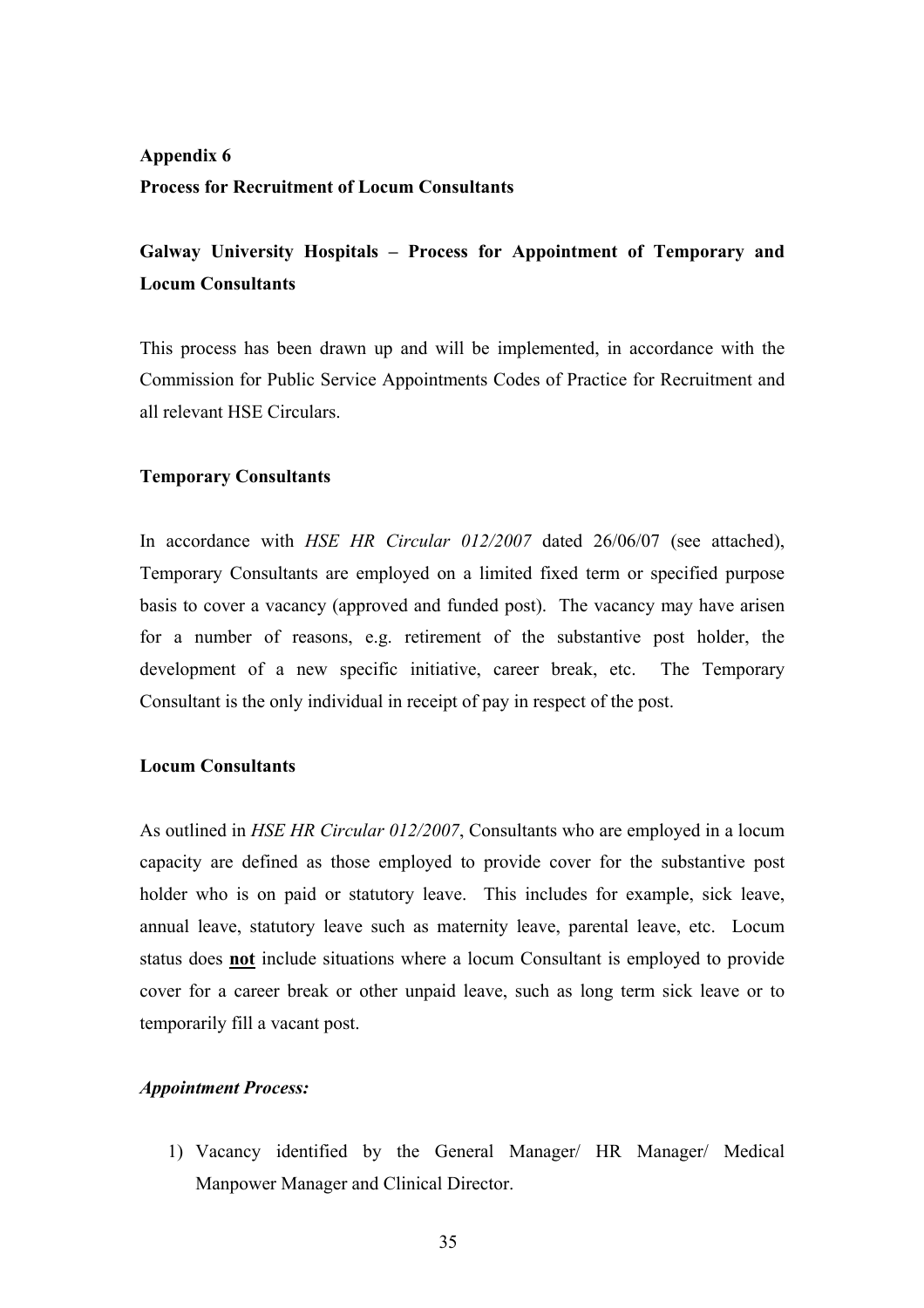- 2) Approval to fill vacancy sought by HR Manager from General Manager/Hospitals Network Manager
- 3) Following receipt of approval, draft Job Specification sent by HR Department G.U.H. to Clinical Director for agreement.
- 4) Clinical Director submits the following completed documentation/information to HR Department G.U.H.:
	- Final Job Specification
	- Short-listing criteria based on job specification
	- Advertisement Template
	- Contact Name for informal enquiries
	- Interview board nominees (to be comprised of appropriate members, as set out in HSE HR Circular 011/2006 - see attached).
- 5) General Manager and Area Recruitment Manager to sign off on documentation outlined in 4) above
- 6) Vacancy advertised by Corporate HR Department.
- 7) Applications should be made by application form/C.V., which must include Photographic Identification.
- 8) Eligible/short-listed (if applicable) applicants notified and interview process conducted in accordance with Codes of Practice for Recruitment.
- 9) 'Offer' letter sent to successful candidate, who is requested to accept/decline the post. This offer is made subject to satisfactory receipt of all clearances/documentation, as listed below. Candidate is requested to provide (where applicable):
- Full names and contact details of Referees.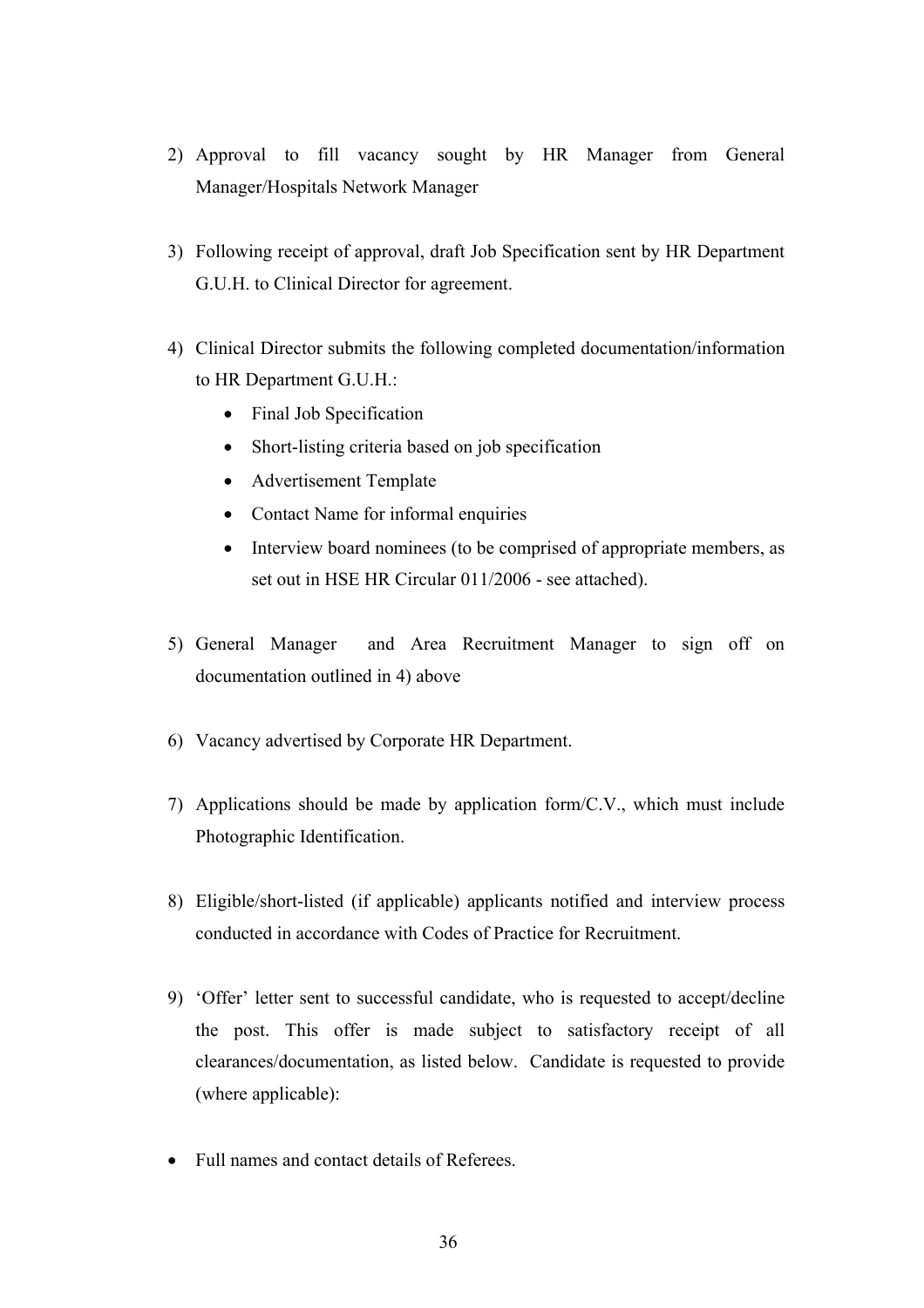- o Three references to be sought:
	- **n** one from most recent employer (person must be a lead consultant or have supervised the applicant)
	- two other employers (see enclosed reference questionnaire)
- Garda/Police Clearance
- Occupational Health Clearance
- Evidence of Medical Council Registration
- Evidence of Work Visa/Work Permit
- 10) When documents referred to at 9) above have been verified and all clearances obtained, Start Date/ Practice Plan agreed by Medical Manpower Manager with Clinical Director/ Business Manager.
- 11) Medical Manpower Manager issues (a) Contract & Order of Appointment Letter to successful candidate and (b) copy of Contract and HR101 form to HR Department G.U.H.
- 12) HR Department G.U.H. carries out hire action on SAP HR system and scans relevant documentation to ADOS.

# *Additional Notes:*

- Where consultants are recruited through a HSE-approved recruitment agency, all of the above steps are to be adhered to by the relevant agency, in conjunction with Medical Manpower Manager/HR Department G.U.H.
- Where consultants are recruited using video link or teleconferencing, an informal visit should be arranged to meet Consultant colleagues, Human Resources/Medical Manpower Manager and the Clinical Director. A formal offer should only be made following this visit and other mandatory documents/clearances having been received. Prior to holding a video-link interview, the candidate must submit clear Photographic Identification, which will be made available to the Interview Board.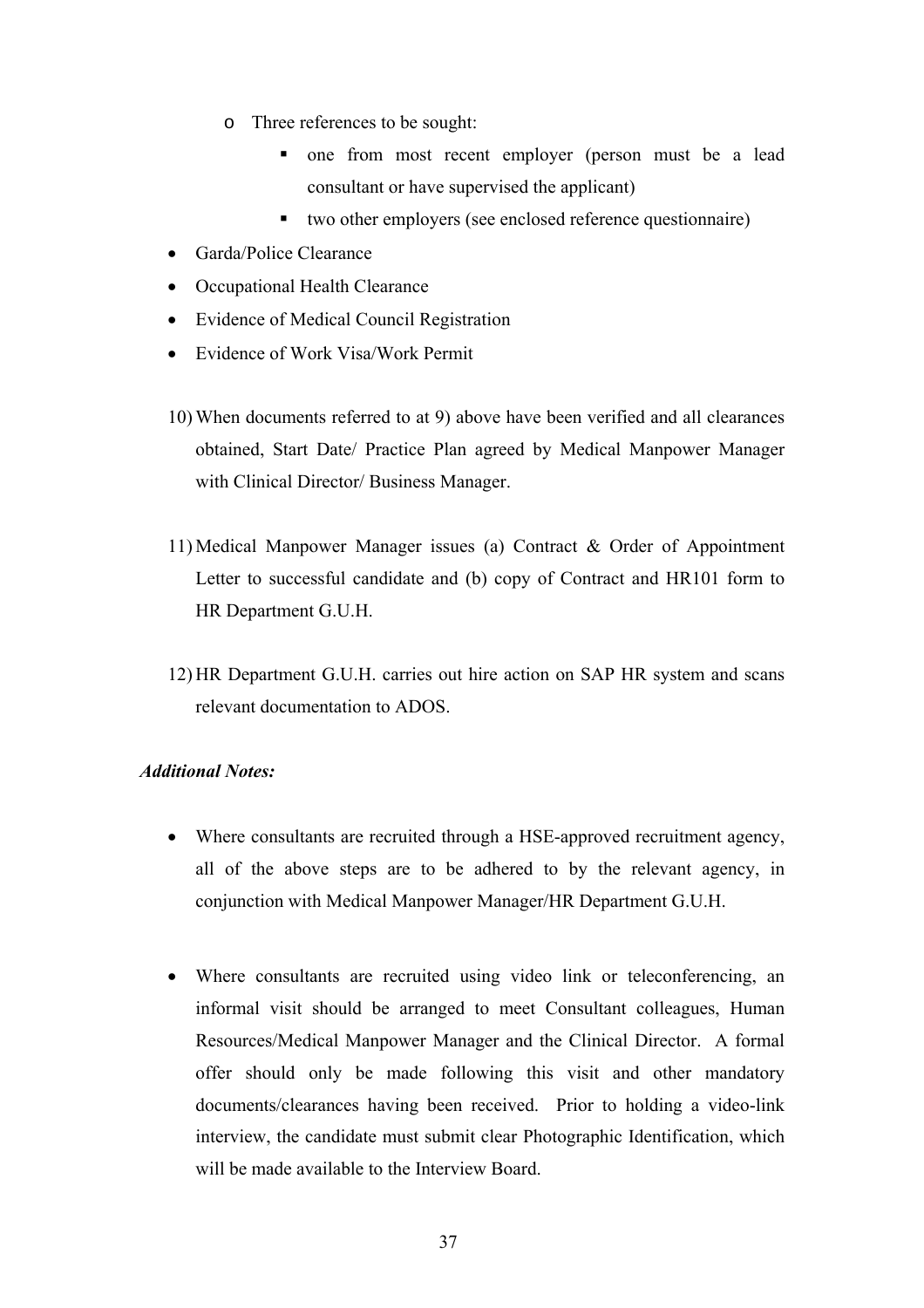• Short-term locums: There is often a shorter lead-in time, especially where the leave is of an unexpected or unplanned nature. In such circumstances, a Consultant may nominate a known person to cover the locum period. The Clinical Director or a Consultant nominated by the Clinical Director and Human Resources Department G.U.H. representative, must interview this person. Steps 8) to 10) inclusive above must be followed before any contract is issued.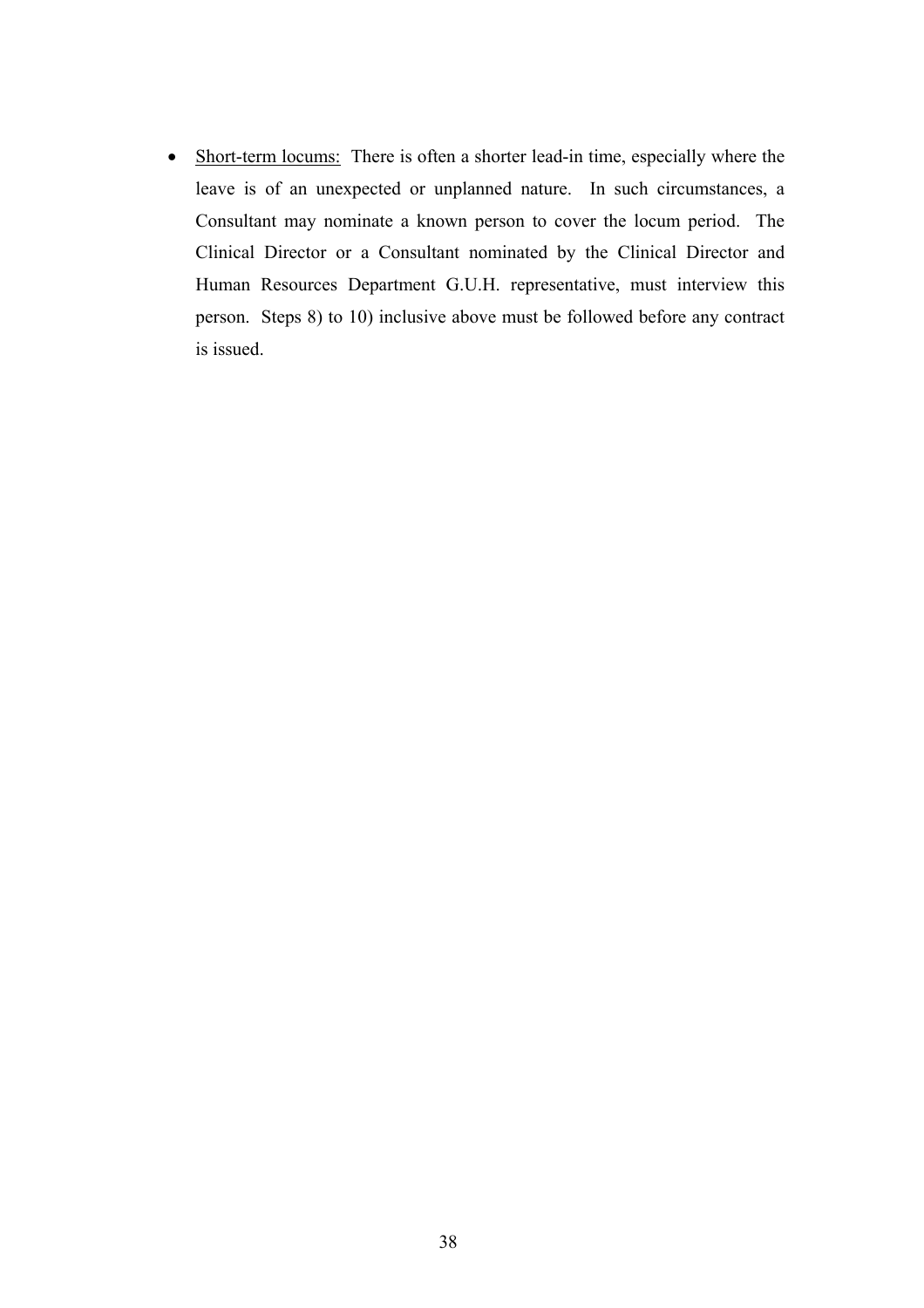# **Appendix 7.**

# **Sample of second letter to doctors.**

Histopathology Department Galway University Hospitals Ospidéal Na h-Ollscoile na Gaillimh

Correspondence Address University Hospital Galway, Ireland

Tel

Date **PRIVATE & CONFIDENTIAL Dr. \_\_\_\_\_\_\_\_\_\_ Consultant \_\_\_\_\_\_\_\_\_\_\_\_\_\_\_ Galway University Hospitals Galway** 

Re<sup>-</sup><sub>DOB</sub>

Dear \_\_\_\_\_\_\_\_\_\_\_\_\_\_\_,

This letter follows from a previous letter relating to errors made by a Pathologist who worked at Galway University Hospitals for in 2004. Thank you once again for you help in dealing with this matter.

In some cases possibly because people were on leave, had not received or noted the correspondence, or because of pressure of other commitments we did not receive a response from the relevant doctor. Because of the very tight time constraints the hospital was working to my colleagues and I considered it necessary in this case to make direct contact with patients before we had received a response from their doctor.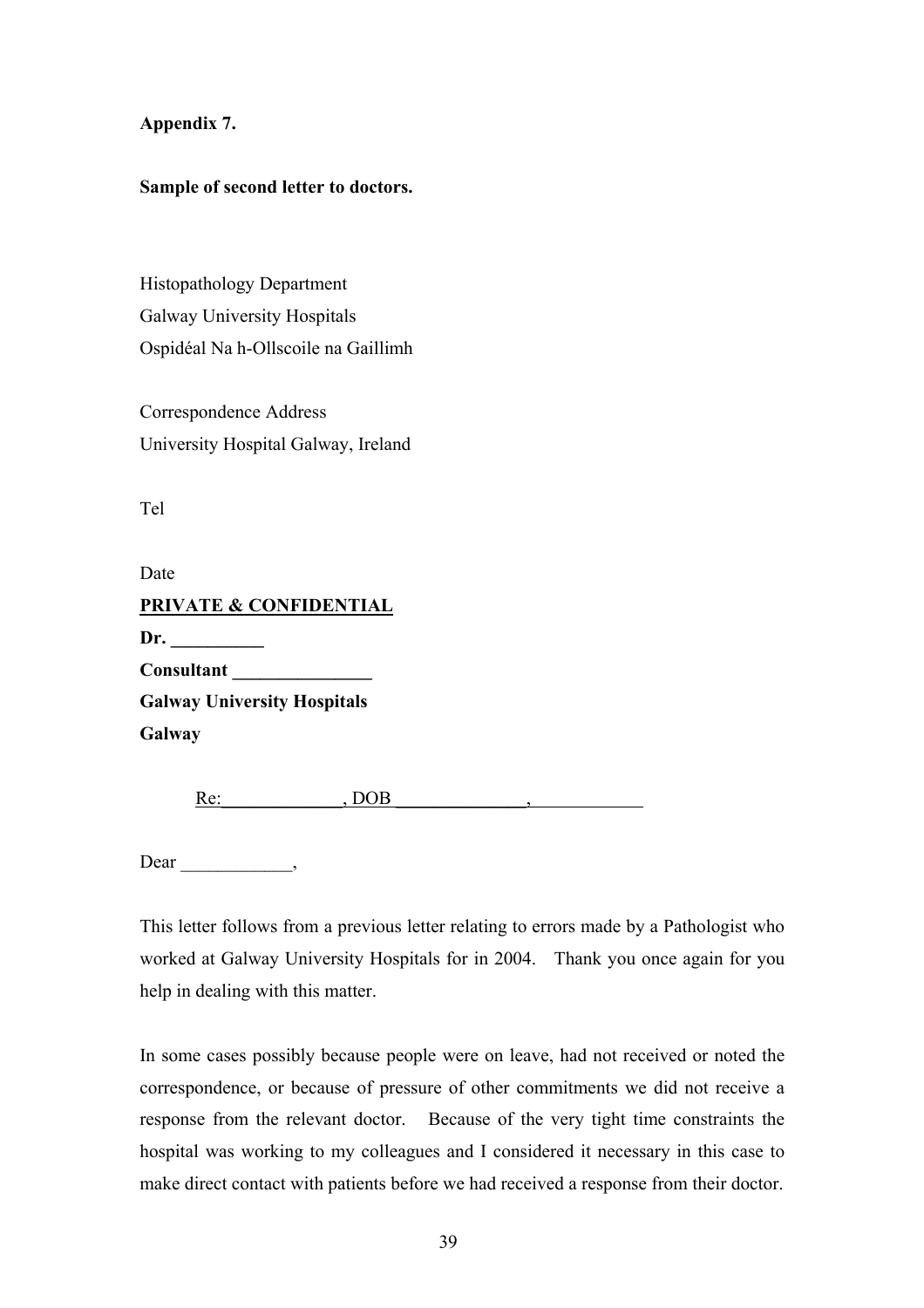The time constraints arose because the Health Information and Quality Authority took a decision to issue their report on Tuesday July  $15<sup>th</sup>$ . We believed that if we were to deal with the issues raised by the HIQA report without mentioning the second review under way that patients might consider that the hospital had been very disingenuous. Also it seemed very likely a question of other reviews was likely to be raised in which case it would have been impossible to delay speaking publicly of the second review.

Given these circumstances we considered that it was necessary in the interest of being open and honest with patients to include reference to the second review in the hospitals public statement. It followed from this that it was essential to make immediate contact with the patients concerned, in some instances before we had received a response to the letters sent to their doctor. We were committed to ensuring that patients would learn about this review from their doctor or the hospital rather than the media.

My colleagues and I understand that the decision to make direct contact with the patient before we had a response from all doctors concerned is not consistent with the normal etiquette of communication between the laboratory service and patients. I acknowledge that some doctors have expressed to me their dissatisfaction with this decision indicating that a belief that the circumstances in this case did not justify this departure from normal etiquette. While my colleagues and I agree that this process was not ideal I can assure that the decision to contact patients directly was made in good faith, and it was not made lightly. We made every attempt to ensure that the contact was made with the greatest possible sensitivity and in a way that minimised intrusion into the important doctor-patient relationship. We believe that it was a reasonable decision in difficult circumstances however we are sorry to have caused such annoyance to any patients or to colleagues because of the decision.

I enclose a letter to the patient relating to this incident. If you feel that you are in a position to make contact with the patient and discuss this letter with them I would be very grateful. Otherwise intends to send the attached letter to the patient in the next couple of days. Please feel free to call me if you wish to discuss this further